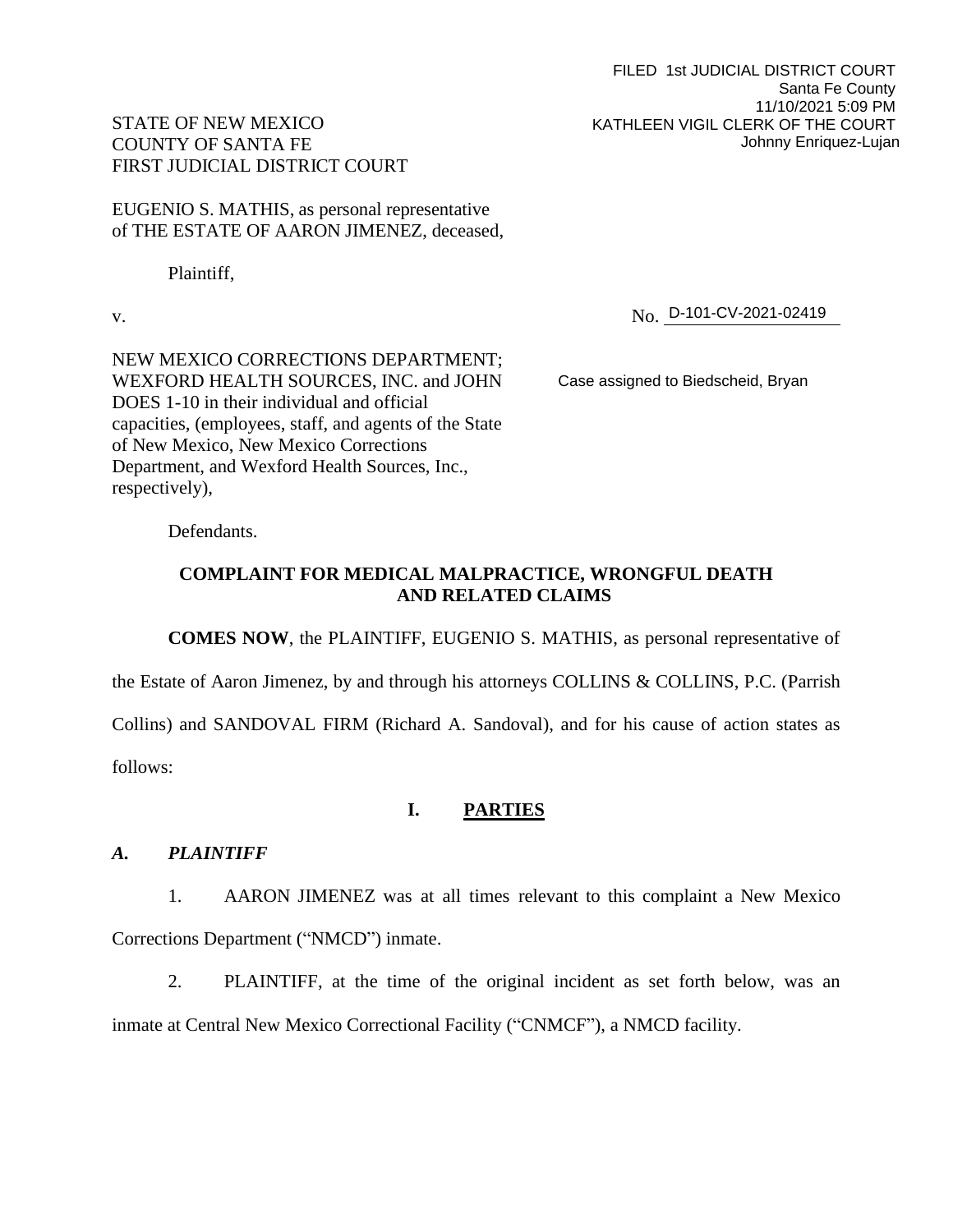3. At all times relevant to this complaint, Mr. Jimenez's residence was a NMCD inmate housed at CNMCF in Los Lunas, New Mexico.

### *B. NEW MEXICO CORRECTIONS DEPARTMENT*

4. DEFENDANTS NMCD and CNMCF are entities of the State of New Mexico.

5. CNMCF is operated by NMCD.

6. NMCD retains ultimate authority and responsibility over CNMCF, and CNMCF is operated in accordance with NMCD rules, policies and procedures.

7. NMCD is responsible for contracting of medical services for all NMCD facilities, including CNMCF.

8. At all material times, NMCD, and Wexford Health Sources, Inc. ("Wexford") acted through their respective owners, officers, directors, employees, agents or apparent agents, including, but not limited to, administrators, management, nurses, doctors, technicians and other staff, and is responsible for their acts or omissions pursuant to the doctrines of respondeat superior, agency and/or apparent agency.

9. NMCD DEFENDANTS have a duty to provide for the safety and security for those they incarcerate.

10. NMCD governs CNMCF, while independent contractors carry out discrete duties at the discretion of NMCD.

#### *C. Wexford HEALTH SOURCES, INC.*

11. The contract for prison medical services between Wexford and the State of New Mexico, Professional Services Contract ("PSC") # 20-770-1200-0043, was, upon information and belief, executed in Santa Fe, New Mexico.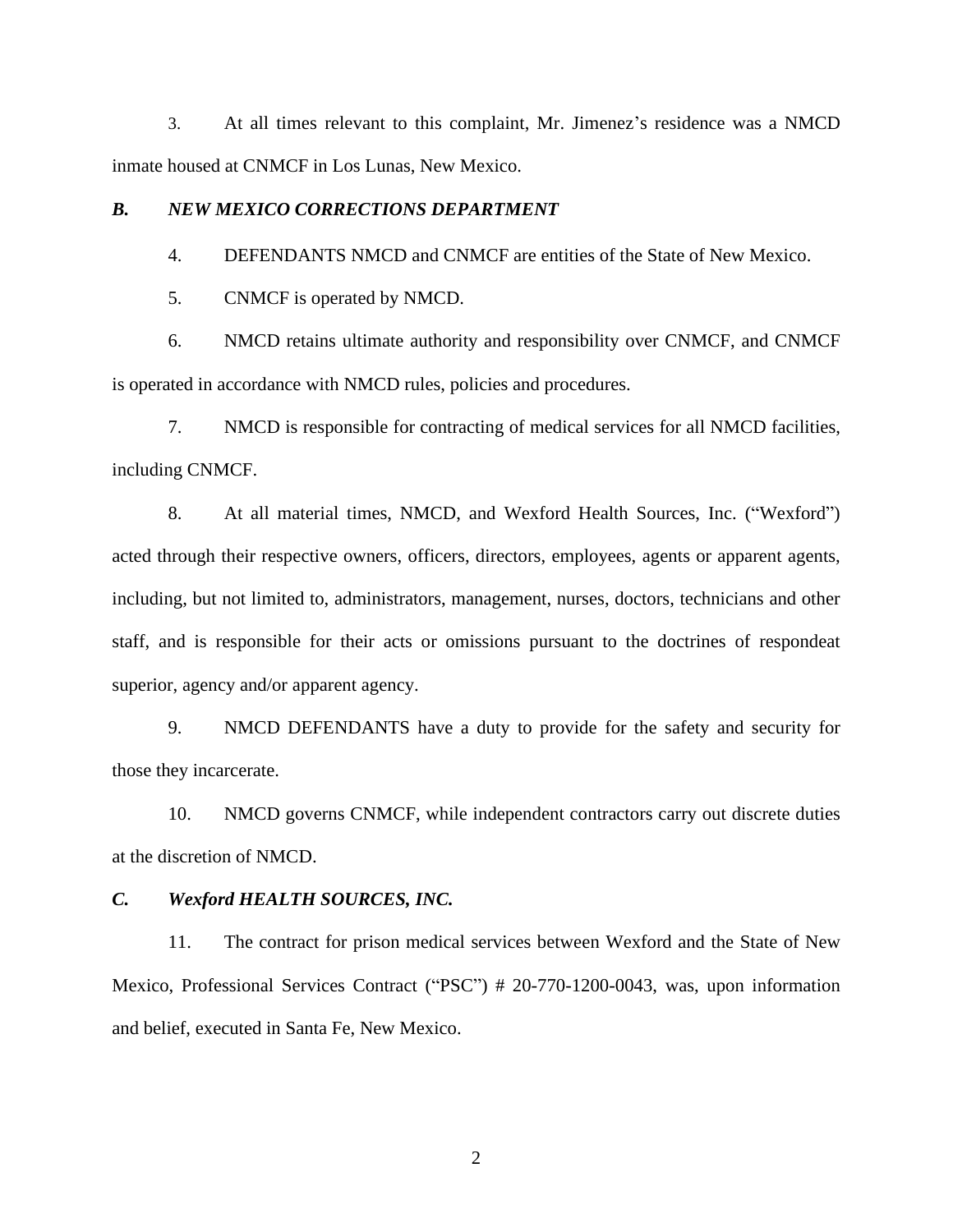12. Wexford is foreign profit corporation registered to do business in New Mexico and whose registered agent is in Hobbs, New Mexico.

13. Wexford is neither a local public body nor a state employee under NMSA 1978 §41-4-3(F).

14. Wexford is not entitled to protections under the New Mexico Tort Claims Act.

15. Wexford, its individually named and John Doe employees, staff and agents will be collectively referred to as Wexford DEFENDANTS.

#### **II. JURISDICTION AND VENUE**

16. All acts complained of herein occurred in VALENCIA COUNTY, New Mexico.

17. A Tort Claims Notice was timely sent on 5/11/2021.

18. Mr. Jimenez is deceased. 42 U.S.C.A. § 1997e and NMSA 1978, § 33-2-11 do not apply.

19. Jurisdiction over Wexford is proper in New Mexico State District Court due to lack of complete diversity of named DEFENDANTS under 28 U.S.C.A. § 1332.

20. Jurisdiction and venue are proper over Wexford's employees, staff and agents 1- 10 pursuant to NMSA § 38-3-1 (A) or due to lack of complete diversity of named DEFENDANTS under 28 U.S.C.A. § 1332.

21. Jurisdiction over Wexford is proper in New Mexico State District Court due to lack of complete diversity of named DEFENDANTS under 28 U.S.C.A. § 1332.

22. Jurisdiction and venue are proper over Wexford's employees, staff and John Doe agents 1-10 pursuant to NMSA 1978 § 38-3-1 (A) or due to lack of complete diversity of named DEFENDANTS under 28 U.S.C.A. § 1332.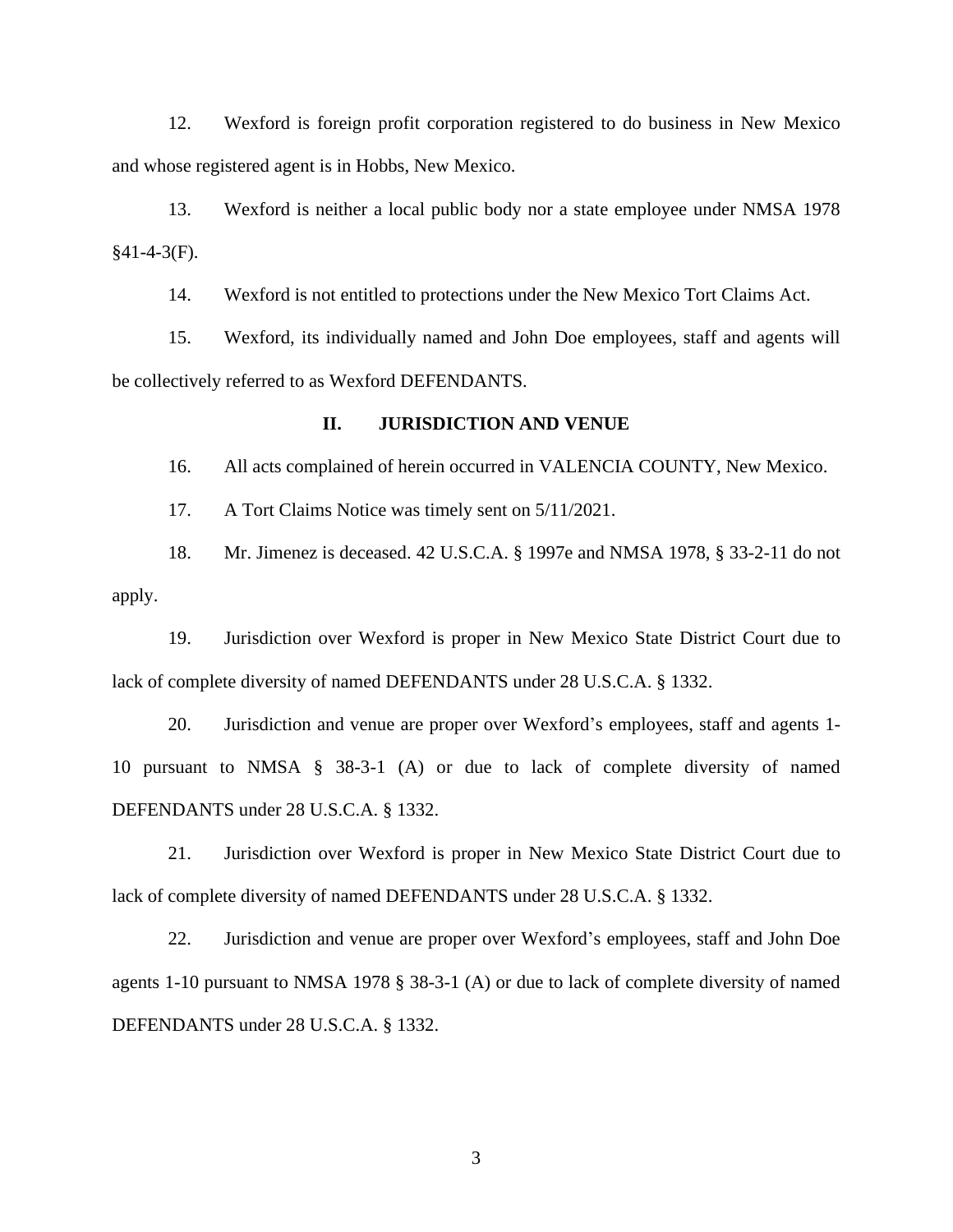23. This Court has jurisdiction over the subject matter of PLAINTIFF's New Mexico Tort Claims Act claims against the State of New Mexico and New Mexico Corrections Department and John Doe employees, staff and agents under NMSA 1978 § 41-4-18 and NMSA 1978 § 38-3-1 (A).

24. Jurisdiction over all parties and claims are proper under Article II, § 10 of the New Mexico Constitution and the law of negligence under New Mexico law.

#### **III. STATEMENT OF FACTS**

25. At all times relevant to this complaint, Mr. Jimenez was a 38-year-old male.

26. Mr. Jimenez had a past medical history of drug use.

27. Mr. Jimenez reported 2-3 weeks of fever, chills, cough, poor appetite, pleuritic chest pain, and shortness of breath for 3 days at the time of admission to University of New Mexico Hospital on 04/03/2021.

28. Unexplained fever in the setting of intravenous drug use should prompt the suspicion of infective endocarditis. These symptoms necessitate the monitoring of fever, chills, cough, poor appetite, or shortness of breath to appropriately refer the patient for evaluation of endocarditis.

29. Medical providers at NMCD failed to monitor Mr. Jimenez's symptoms and failed evaluate him for infective endocarditis.

30. The delay in taking Mr. Jimenez to the hospital for care resulted in acute aortic valve infective endocarditis, severe sepsis, acute aortic regurgitation, pulmonary edema, elevated LFTs, heart failure with reduced ejection fraction, sepsis versus cardiogenic shock, presumed bacteremia, troponinemia likely due to demand ischemia, bilateral pulmonary edema and Mr. Jimenez's subsequent death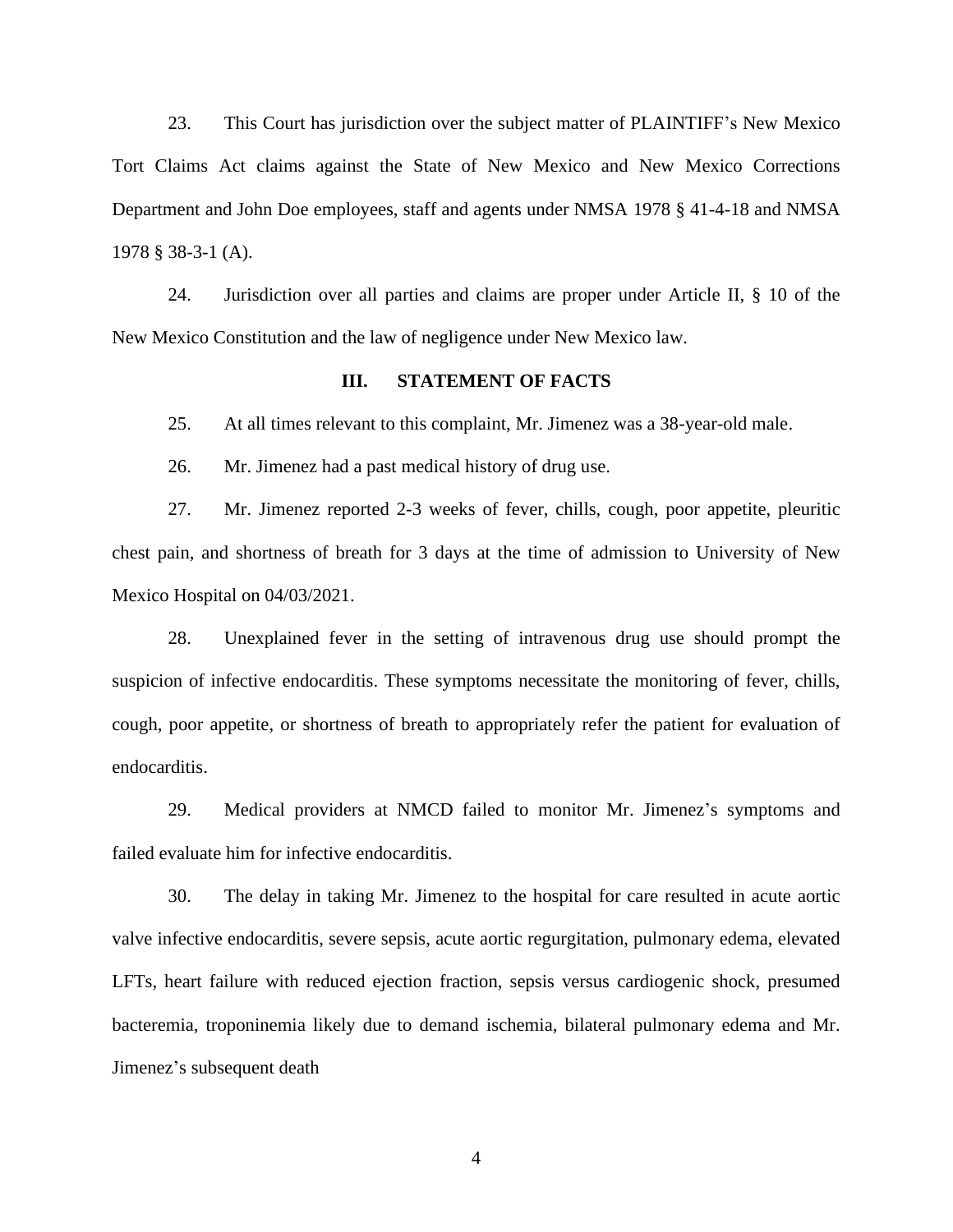31. The medical care of the medical providers caring for Mr. Jimenez was grossly negligent and reckless.

32. The grossly negligent and recklessly indifferent medical care provided by Wexford led to the death of Mr. Jimenez on April 4, 2021.

### *A. FACTS SPECIFIC TO NMCD DEFENDANTS*

33. NMCD DEFENDANTS have a duty to reasonably and prudently operate the medical facility within CNMCF.

34. NMCD maintained authority over its contractors, including those named in this COMPLAINT.

35. NMCD has the authority to terminate contracts with independent contractors with or without cause.

36. Any of the named NMCD Defendants can intercede on behalf of NMCD if independent contractors are not appropriately caring for NMCD inmates.

37. Any of the named NMCD Defendants can intercede on behalf of an inmate to act on a medical grievance.

38. None of the above named NMCD Defendants interceded to protect inmates from gross and reckless medical negligence at CNMCF.

39. NMCD is solely responsible for the medical grievance process.

40. NMCD is supposed to work with Wexford in addressing and/or resolving inmate medical grievances.

41. NMCD routinely ignores medical grievances.

42. NMCD routinely destroys medical grievances.

43. NMCD routinely fails to process medical grievances correctly.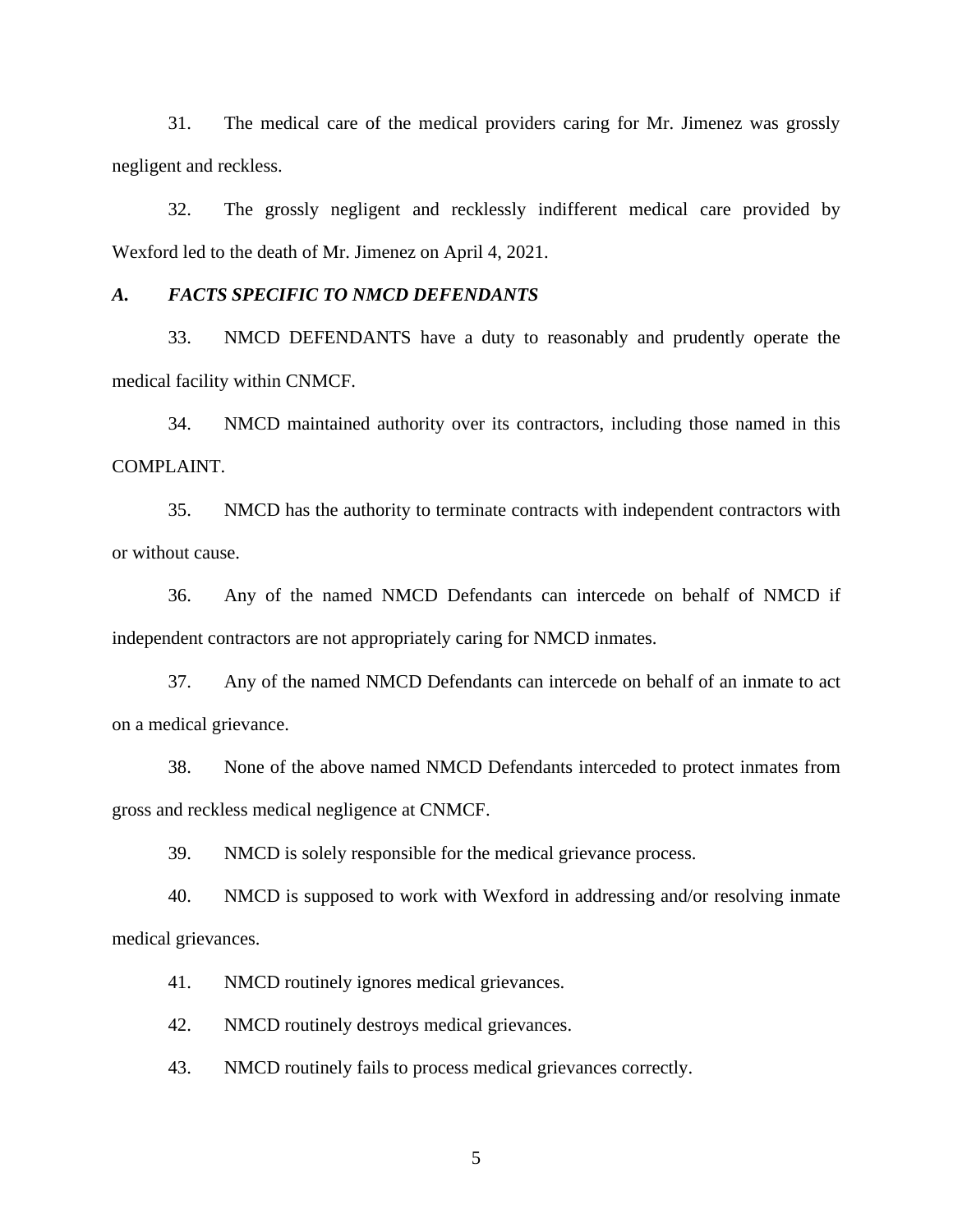44. When medical grievances are addressed, NMCD, routinely and without medical justification, finds against inmates filing medical grievances.

45. NMCD, with reckless disregard and deliberate indifference to the rights of inmates, failed to act on medical grievances filed by inmates at CNMCF.

46. During the term of the PSC, NMCD did not find in favor of a single NMCD inmate housed at CNMCF through the grievance process.

47. NMCD does not consult with objective medical experts in the review of medical grievances.

48. The decision of whether or not to substantiate a medical grievance is made by non-medical NMCD personnel.

49. NMCD's medical grievance abuses outlined above have led directly to the gross and reckless medical neglect of inmates, including Mr. Jimenez.

50. NMCD's medical grievance abuses outlined above are a proximate cause of Mr. Jimenez's injuries and death**.**

51. NMCD's medical grievance abuses create an unsafe environment at NMCD facilities, including CNMCF under NMSA §41-4-6 and constitutes negligent operation of a medical facility under NMSA §41-4-9.

52. NMCD DEFENDANTS, by and through employees, staff and agents, knew of Mr. Jimenez's history of infective endocarditis and with wanton, willful and deliberate indifference ignored Mr. Jimenez's medical grievances, ignored National Commission on Correctional Health Care ("NCCHC") emergent medical condition standards, and failed to take action within their authority to protect the health of Mr. Jimenez.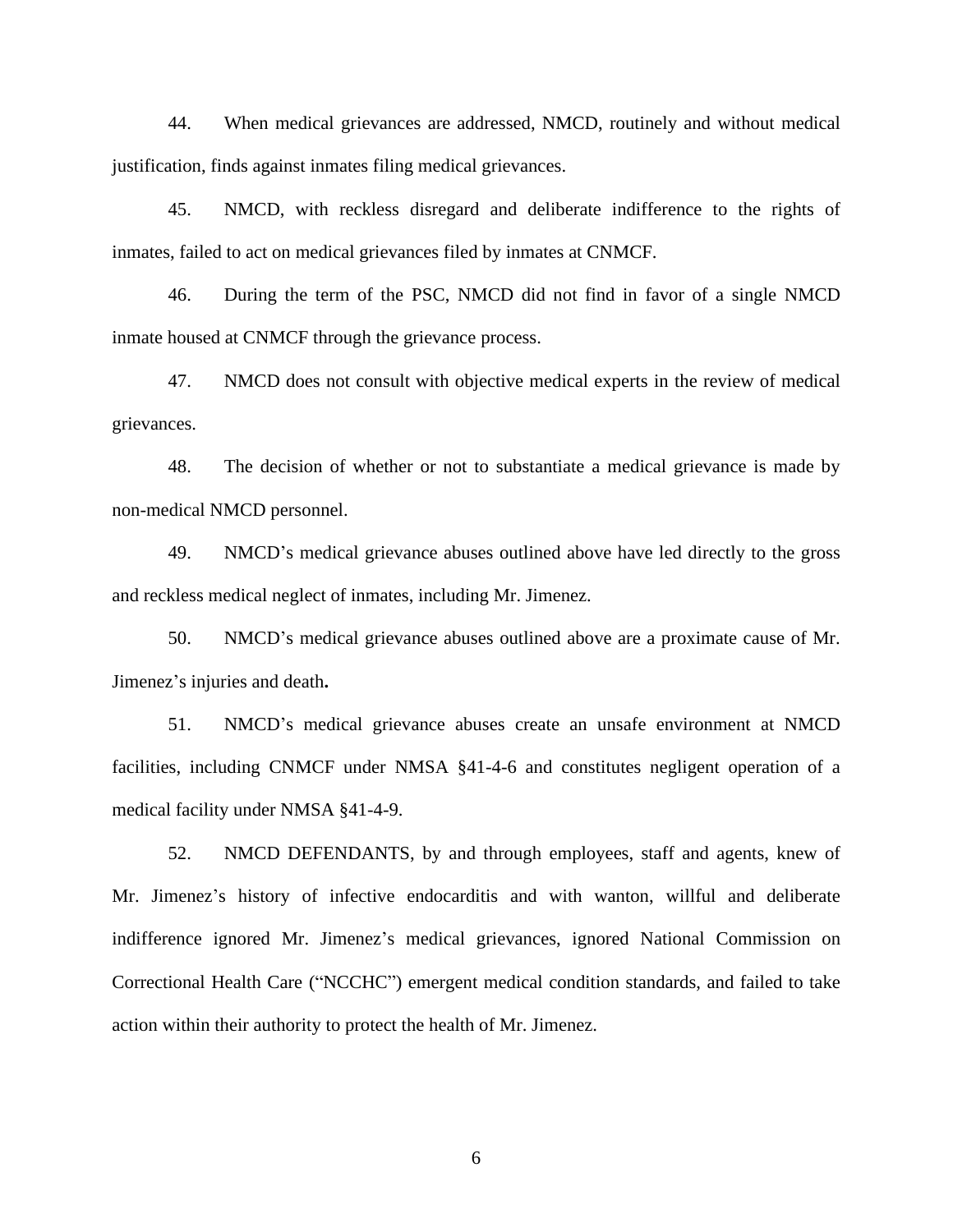53. NMCD understands and recognizes that failure to treat infective endocarditis constitutes recklessness under New Mexico law.

54. NMCD understands and recognizes that failure to treat infective endocarditis constitutes deliberate indifference under federal law.

55. NMCD had full authority to enforce the PSC.

56. NMCD had at all times relevant to this COMPLAINT the authority to compel Wexford to treat infective endocarditis.

57. NMCD has obtained substantial budgets for treatment of infective endocarditis.

58. NMCD had full authority over the medical grievance process.

59. NMCD, through the grievance process, can control the manner in which Wexford can perform its duties.

60. NMCD, through the terms of the PSC, can control the manner in which Wexford can perform its duties.

61. NMCD, through NMCD policies and regulations, can control the manner in which Wexford can perform its duties.

62. NMCD had the authority to terminate the PSC at will, as indicated by the PSC:

**6. Termination. A.** Grounds. The Agency may terminate this Agreement for convenience or cause.

63. NMCD has the authority to terminate at will the Professional Services Contract #

20-770-1200-0043 (PSC) with Wexford as indicated by the terms of the PSC:

**6. Termination. A.** Grounds. The Agency may terminate this Agreement for convenience or cause.

64. NMCD recklessly chose not to exercise any control over the manner in which Wexford performed its duties, leading to Mr. Jimenez's infective endocarditis.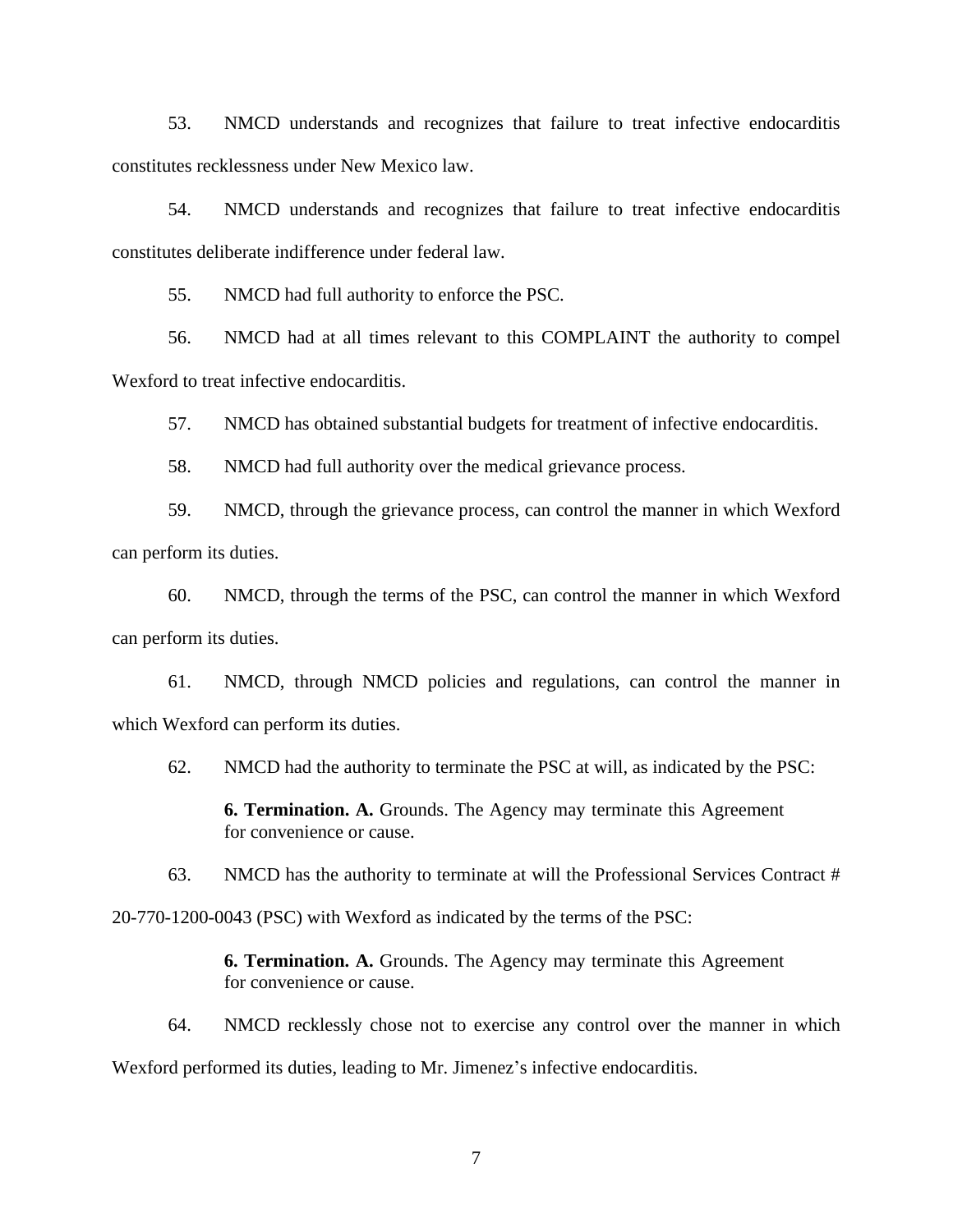65. NMCD, through the terms of the PSC, can control the manner in which its contractors can perform their duties.

66. NMCD, through NMCD policies and regulations, can control the manner in which its contractors can perform their duties.

67. NMCD recklessly chose not to exercise any control over the manner in which Wexford performed its duties, leading to Mr. Jimenez's infective endocarditis.

68. NMCD DEFENDANTS, by and through employees, staff and agents, knew of Mr. Jimenez's history of infective endocarditis and failed to provide necessary and proper medical care to protect Mr. Jimenez's health and safety.

#### *B. FACTS SPECIFIC TO WEXFORD DEFENDANTS*

69. Wexford submitted a TECHNICAL PROPOSAL FOR RFP #20-770-19-06067 ("Wexford TechProp") for Inmate Medical Services dated August 21, 2019.

- 70. Wexford TechProp was over 830 pages long.
- 71. Wexford TechProp did not mention the Tort Claims Act.
- 72. Wexford TechProp did not mention the word "tort."
- 73. Wexford TechProp did not mention punitive damages.
- 74. Wexford TechProp did not mention or request Tort Claims Act protection for

Wexford or its employees, staff and agents.

75. Professional Services Contract ("PSC") # 20-770-1200-0043 was executed by NMCD and Wexford on or about October 18, 2019.

- 76. The PSC was 65 pages in length.
- 77. The PSC did not mention the Tort Claims Act.
- 78. The PSC did not mention the word "tort."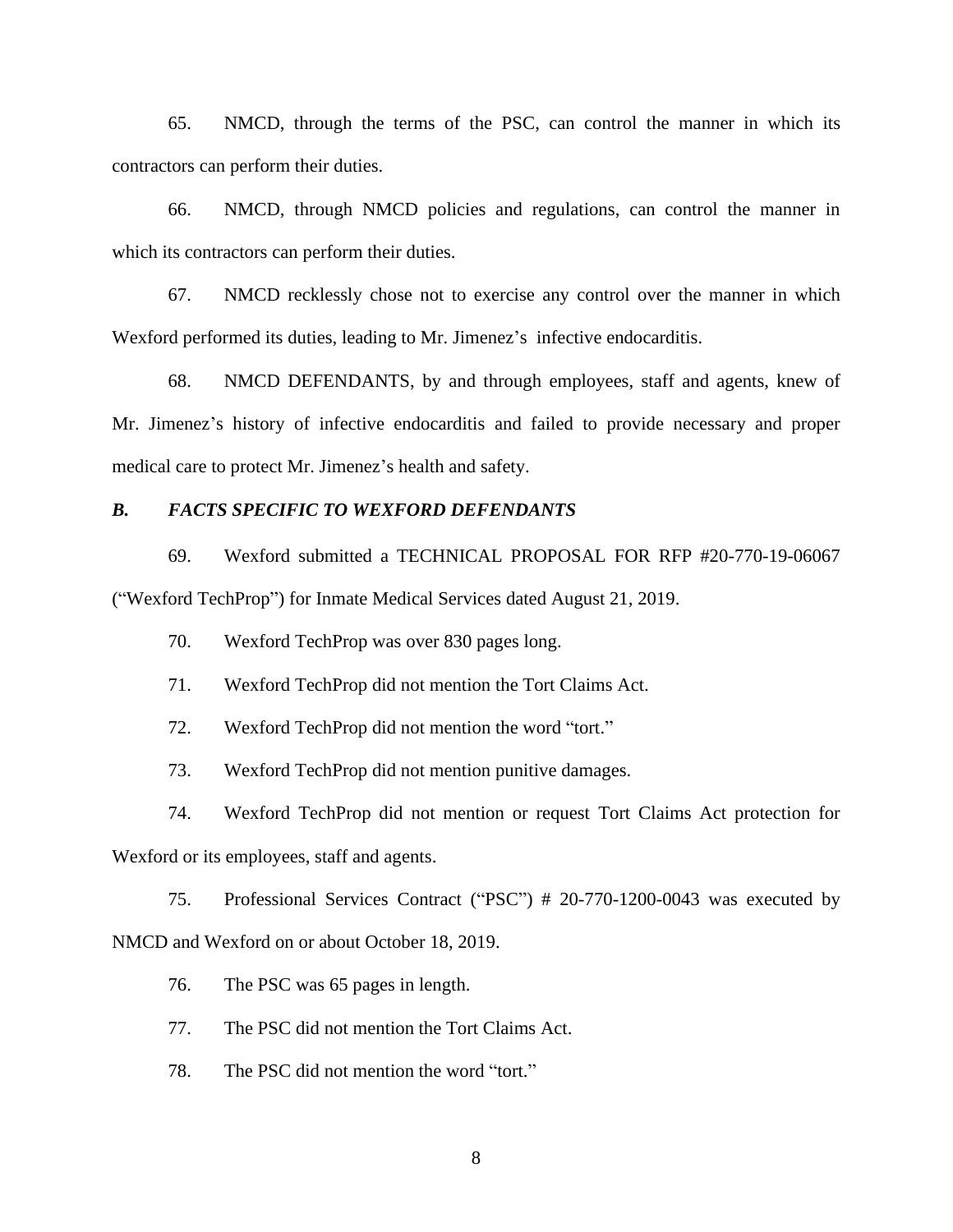79. The PSC did not mention punitive damages.

80. The PSC did not provide for Tort Claims Act protection for Wexford, or its respective employees, staff or agents.

81. Tort Claims Act protection for Wexford and/or its respective employees, staff and agents was not negotiated, bargained for or agreed upon.

82. Protection from punitive damages for Wexford, and/or its respective employees, staff and agents was not negotiated, bargained for or agreed upon.

83. The PSC was entered freely by Wexford on or about October 18, 2019.

84. The PSC was in effect at times relevant to this Complaint.

85. Wexford had the legal capacity to enter the PSC.

86. Wexford was legally competent to enter the PSC.

87. There was mutual assent on the part of Wexford and NMCD in the negotiation and execution of the PSC.

88. No duress or force was exercised by the State of New Mexico or NMCD in the negotiation and execution of the PSC.

89. The PSC was not vague.

90. The PSC was not oppressive to Wexford.

91. The PSC was not void as a matter of public policy.

92. Wexford is and was at all relevant times bound by the terms of the PSC.

93. The PSC is fully enforceable against Wexford as written and executed.

94. By the terms of the PSC, Wexford is an independent contractor performing professional services for the Agency.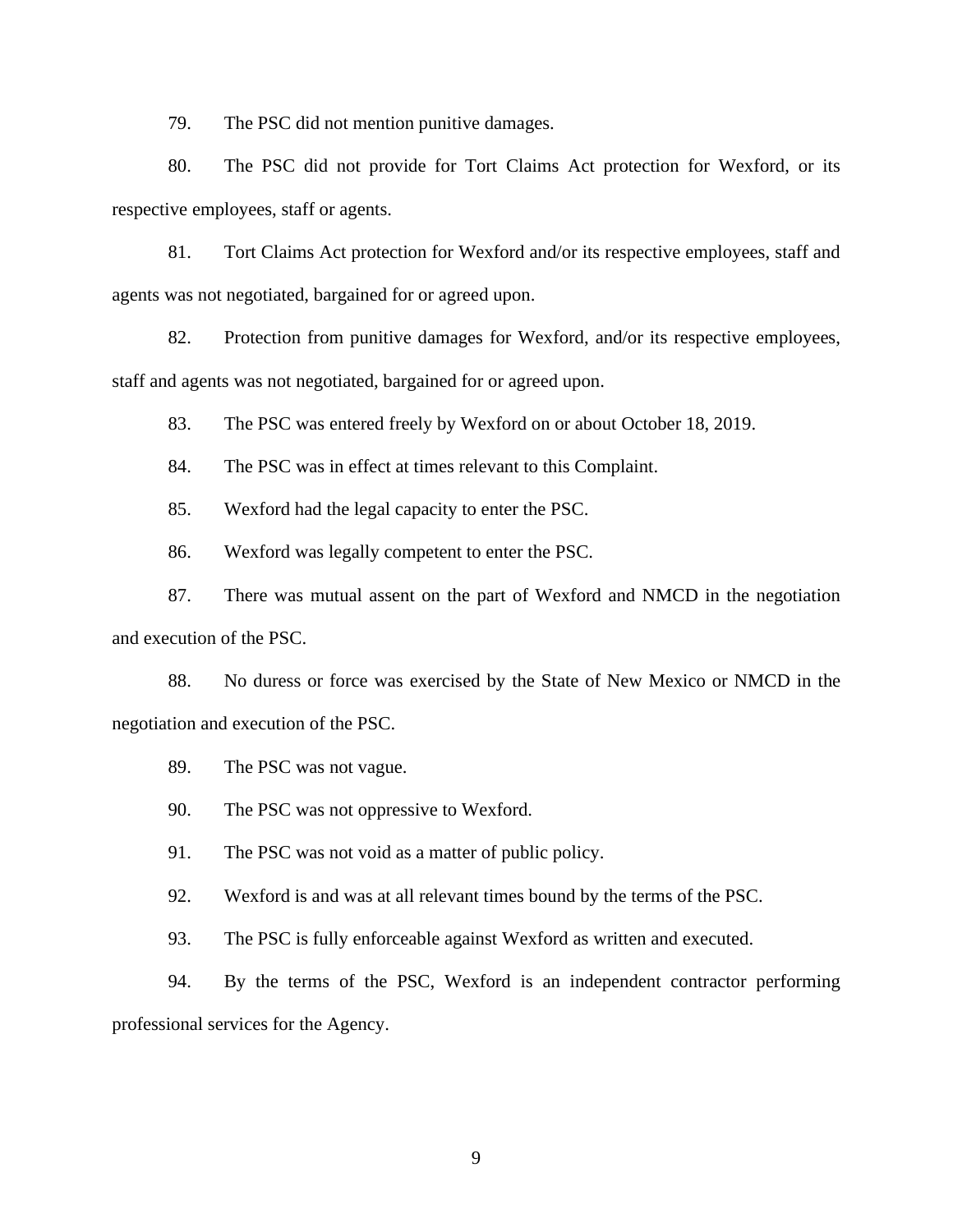95. By the terms of the PSC, Wexford, its employees and agents are not employees of

the state of New Mexico:

# **9. Status of Contractor.**

The Contractor and its agents and employees are independent contractors performing professional services for the Agency and are not employees of the State of New Mexico.

96. By the terms of Paragraph 9 of the PSC, Wexford is an independent contractor

performing general services for the Agency.

97. By the terms of Paragraph 9 of the PSC, Wexford employees and agents are

independent contractors.

98. In its Wexford TechProp, which culminated in the PSC, Wexford stated:

# **E.A.l.G. Insurance and Taxes**

Wexford Health agrees to act as an Independent Contractor in our performance of the services required by the Agreement. Upon contract award, we will comply with all of the following insurance and tax requirements.

- Professional Liability insurance: As shown by our COI, we carry professional liability (medical malpractice) insurance on all Wexford Health-employed medical professionals. Our policy not only meets, but also exceeds the RFP-required minimums of \$1,000,000 limit per occurrence and \$3,000,000 in the aggregate annually. Our standards for independently contracted firms and clinicians require them to maintain similar insurance coverage.
- 99. The PSC states the same insurance coverage for Wexford:

Professional Liability - "Occurrence" type, if available; if not "Claims Made" type with an acceptable "tail"; Medicare malpractice covering professional staff - \$1,000,000 limit per occurrence and \$3,000,000 in the aggregate annually.

100. The PSC requires Wexford to indemnify NMCD and the State of New Mexico as

follows:

# **23. Indemnification.**

The Contractor shall defend, indemnify and hold harmless the Agency and the State of New Mexico from all actions, proceedings, claims, demands,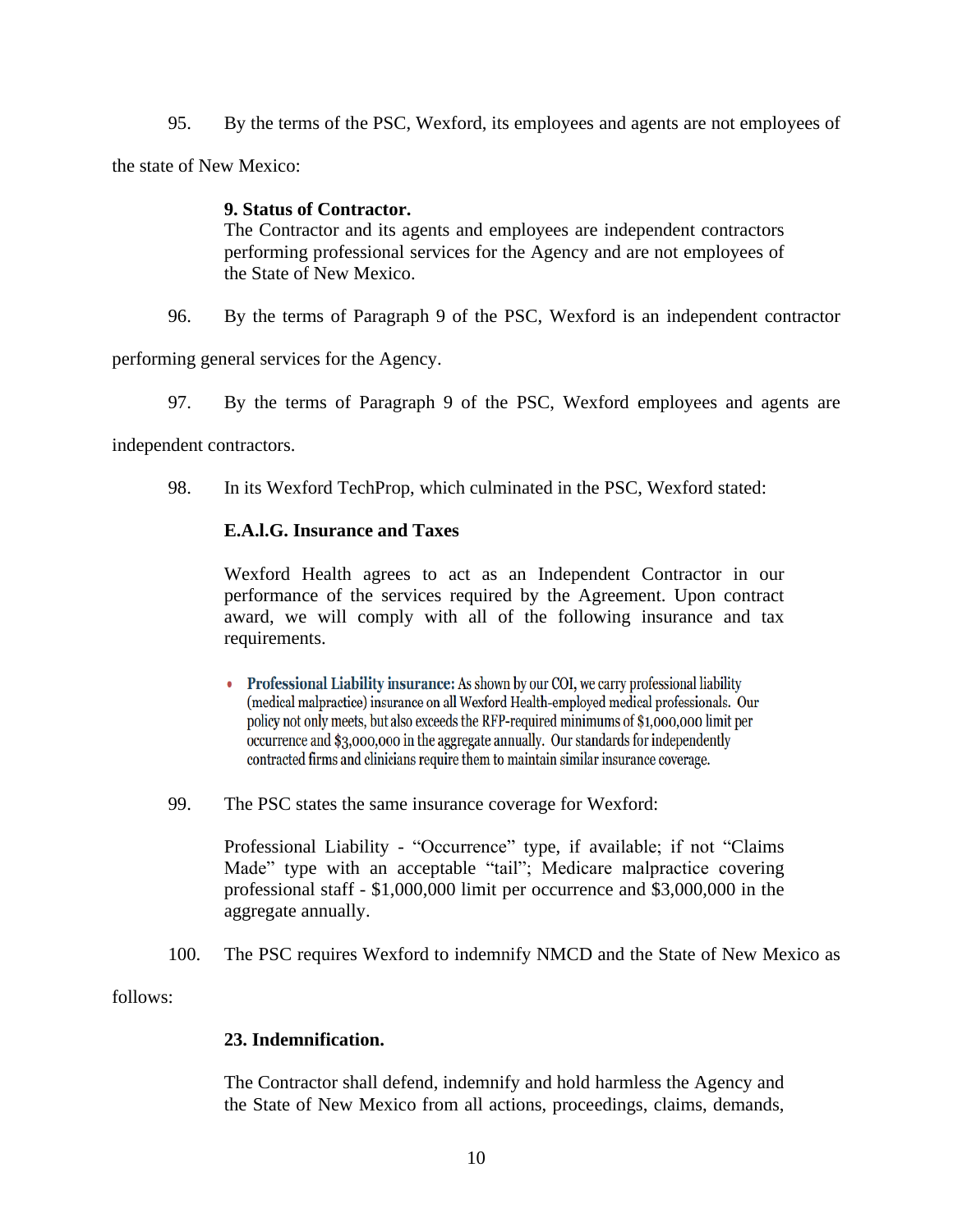costs, damages, attorneys' fees and all other liabilities and expenses of any kind from any source which may arise out of the performance of this Agreement, caused by the negligent act or failure to act of the Contractor, its officers, employees, servants, subcontractors or agents, or if caused by the actions of any client of the Contractor resulting in injury or damage to persons or property during the time when the Contractor or any officer, agent, employee, servant or subcontractor thereof has or is performing services pursuant to this Agreement.

101. Upon information and belief, Wexford is not licensed and was not licensed at times relevant to this Complaint to practice medicine in New Mexico.

102. Upon information and belief, Wexford is not and was not at times relevant to this

Complaint covered by the New Mexico Public Liability Fund.

103. Upon information and belief, the employees and staff of Wexford were not covered by the New Mexico Public Liability Fund during the term of the PSC.

104. Wexford was paid over fifty-eight million dollars (\$58,000,000.00) in the first year of the PSC.

105. The PSC as executed called for payments of \$60,768,709.90 in the second year and \$62,591,771.20 for the third year.

106. Wexford DEFENDANTS, by and through employees, staff and agents, knew of PLAINTIFF's history of infective endocarditis and failed to provide necessary and proper medical care to protect PLAINTIFF's health and safety.

### *C. FACTS COMMON TO ALL DEFENDANTS*

107. DEFENDANT Wexford knew of Mr. Jimenez's history of infective endocarditis and with wanton, willful and deliberate indifference ignored Mr. Jimenez's medical grievances and deliberately refused to provide necessary and proper medical care.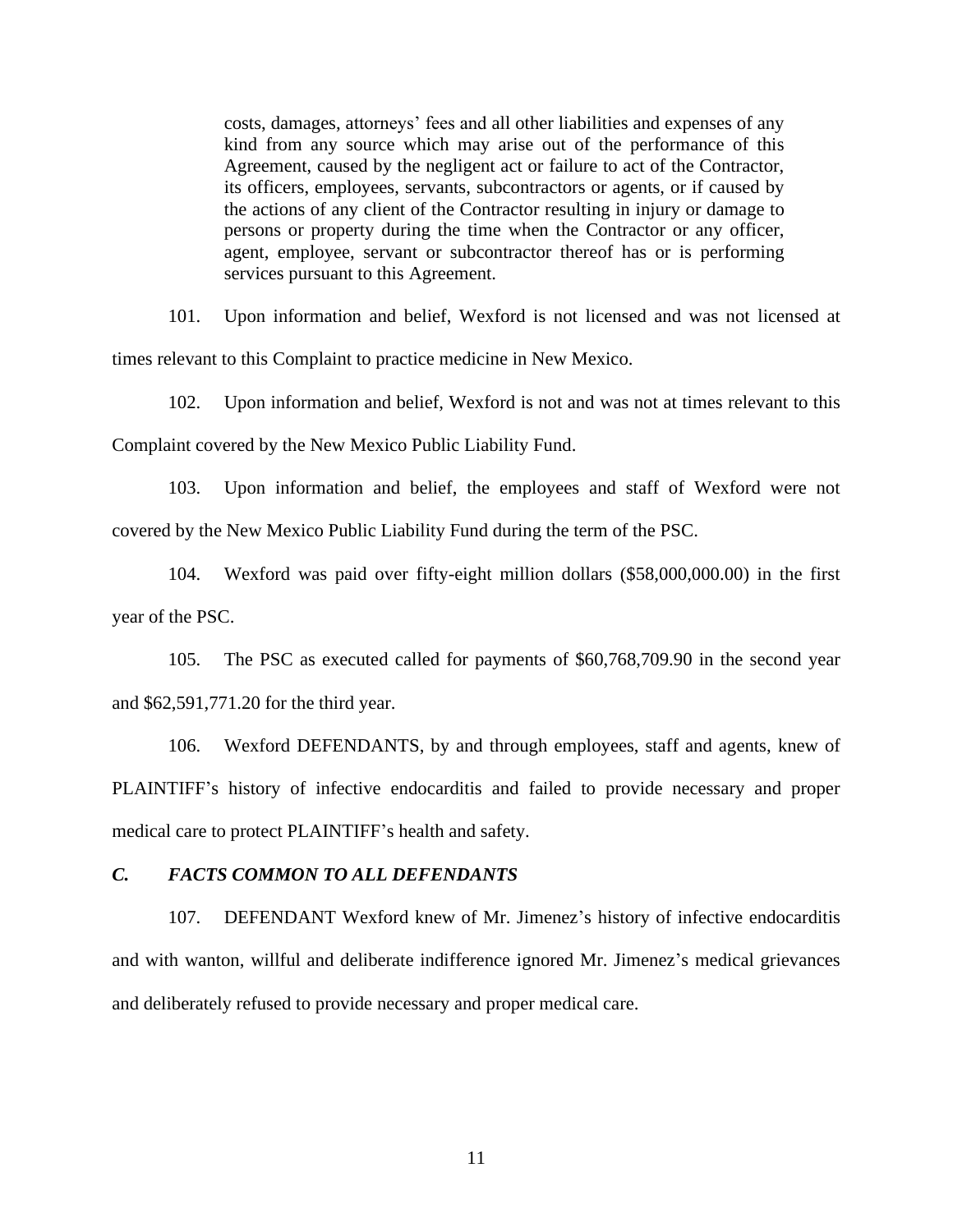108. ALL DEFENDANTS collectively knew of Mr. Jimenez's history of infective endocarditis and with wanton, willful and deliberate indifference ignored PLAINTIFF's medical grievances and deliberately refused to provide necessary and proper medical care.

109. ALL DEFENDANTS, including as of yet unidentified JOHN DOE DEFENDANTS, individually knew of Mr. Jimenez's history of infective endocarditis and with wanton, willful and deliberate indifference ignored Mr. Jimenez's medical grievances and deliberately refused to provide necessary and proper medical care.

110. ALL DEFENDANTS knew that Mr. Jimenez was in need of immediate treatment to control his chronic infective endocarditis.

111. ALL DEFENDANTS knew that Mr. Jimenez's chronic infective endocarditis was worsening.

112. ALL DEFENDANTS knew that untreated chronic infective endocarditis could lead to infective endocarditis.

113. ALL DEFENDANTS knew that the failure to treat chronic infective endocarditis constitutes recklessness under New Mexico law.

114. ALL DEFENDANTS knew that the failure to treat chronic infective endocarditis constitutes reckless disregard of the serious medical needs of inmates under New Mexico law.

115. ALL DEFENDANTS knew that the failure to treat chronic infective endocarditis constitutes deliberate indifference to the medical needs of inmates under New Mexico law.

116. ALL DEFENDANTS were complicit and acquiesced in the denial of proper medical care to PLAINTIFF.

117. ALL DEFENDANTS conspired together to deny PLAINTIFF necessary and proper medical care leading to the physical pain, severe emotional and psychological pain and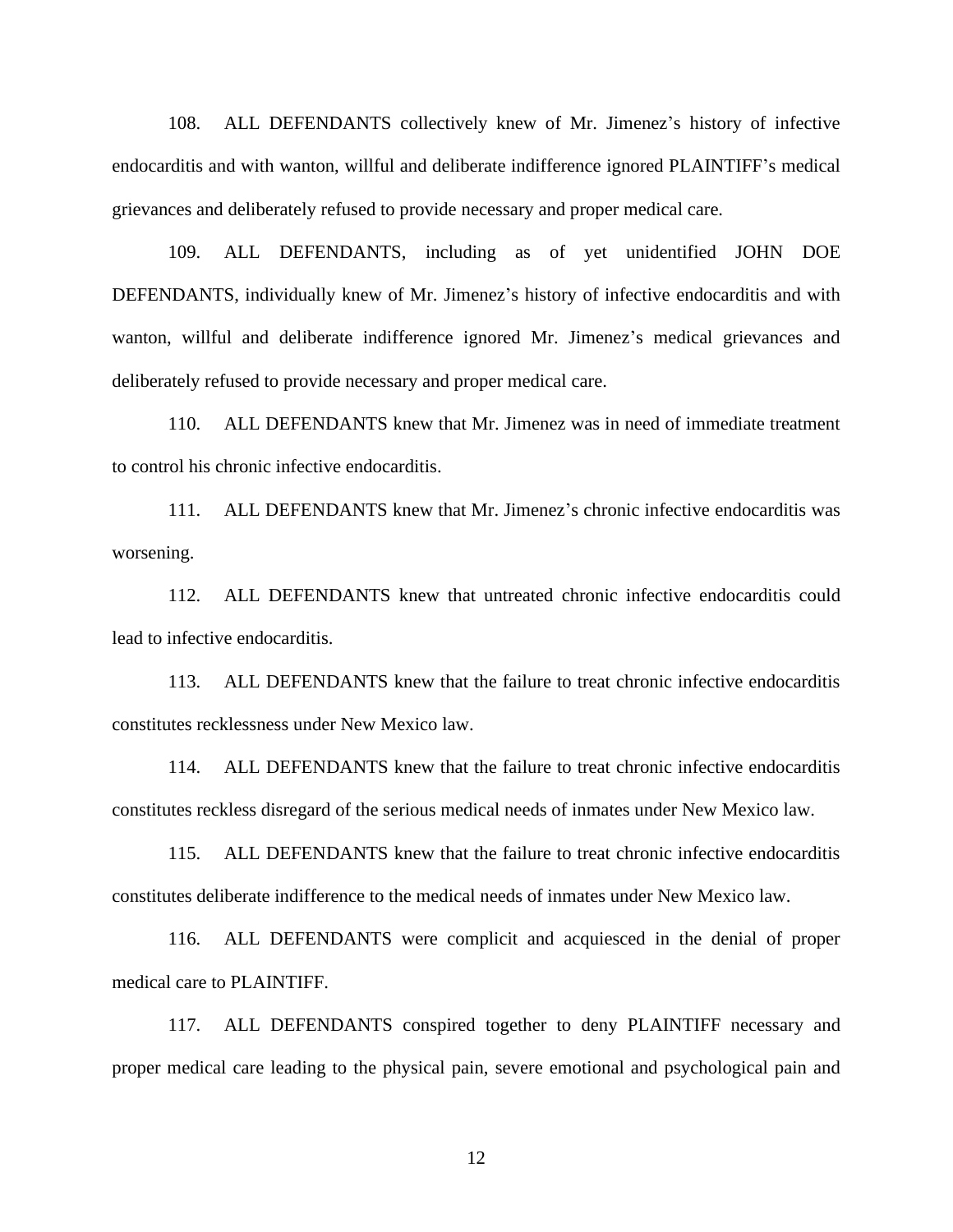suffering, severe and permanent physical injuries from complications from untreated and improperly treated chronic infective endocarditis, which resulted in Mr. Jimenez's death.

# **COUNT I: MEDICAL MALPRACTICE AND NEGLIGENCE (Wexford)**

118. PLAINTIFF incorporates by reference, as if fully set forth herein, each and every allegation contained in the paragraphs above.

119. In undertaking the diagnosis, care and treatment of Mr. Jimenez, DEFENDANT Wexford, its employees, staff and agents were under a duty to possess and apply the knowledge, skill, and care that is used by reasonably well-qualified healthcare providers in the local community.

120. Wexford, its employees, staff and agents breached their duties and were negligent in the management of Mr. Jimenez's health and well-being.

121. The negligence, errors, acts and omissions of Wexford include, but are not limited to:

a. Failure to establish, maintain and enforce evaluation, diagnosis and treatment guidelines and standards;

b. Failure to evaluate, treat and manage Mr. Jimenez's medical condition;

c. Failure to take the reasonable steps to acquire proper treatment of Mr.

Jimenez;

d. Failure to refer Mr. Jimenez to appropriate specialists;

e. Failure to develop, employ, and follow appropriate policies and procedures with regard to the assessment, treatment, and management of infective endocarditis;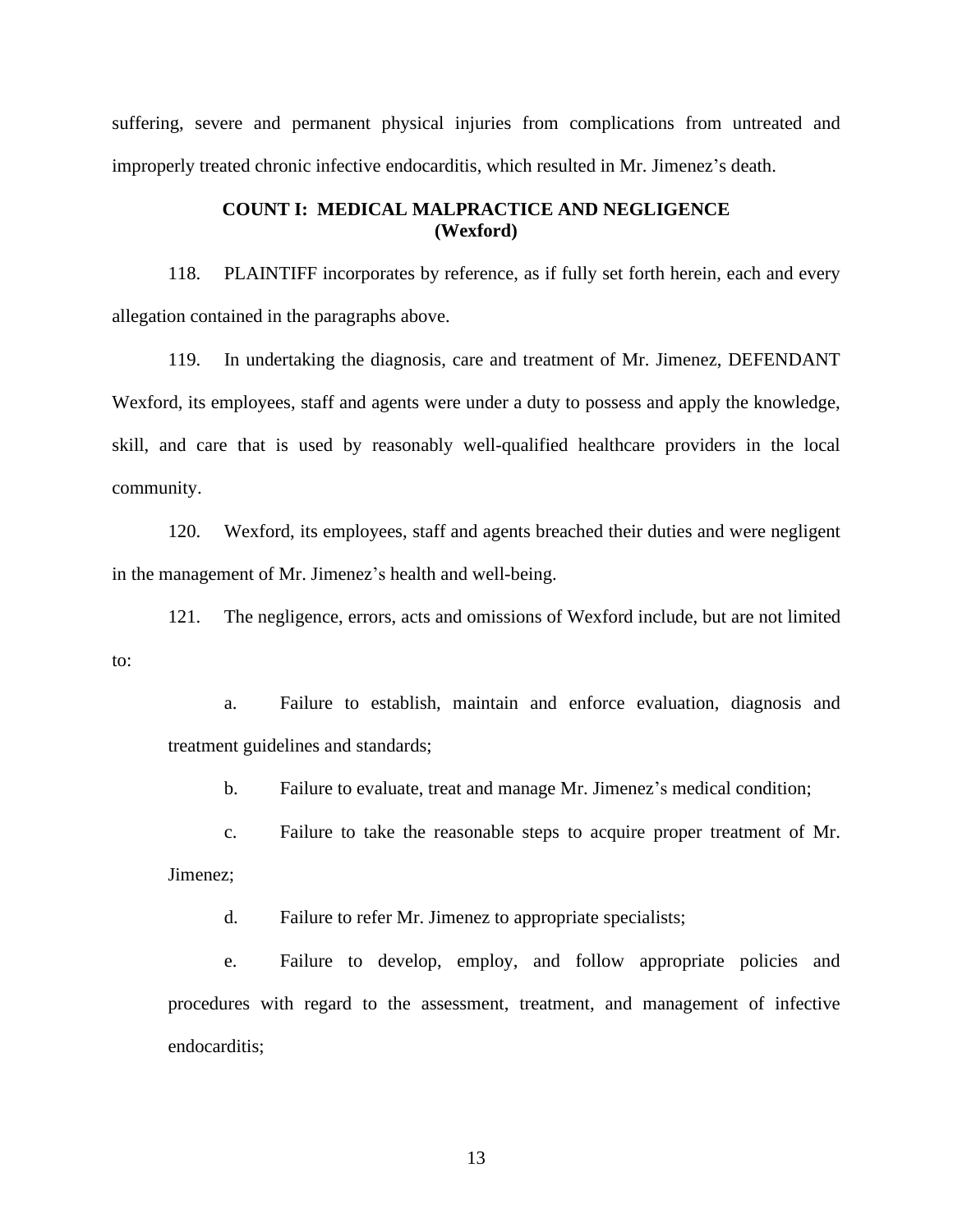f. Failure to provide Mr. Jimenez with necessary and proper pain management; and

g. Failure to protect and preserve the health of Mr. Jimenez.

122. As a direct and proximate result of the negligent acts and omissions of Wexford, its employees, staff and agents, Mr. Jimenez suffered a rapid and significant deterioration in his health, along with physical, emotional, and psychological pain and suffering not presently determinable, but to be proven at the time of trial.

123. Wexford, its employees, staff and agent's failures to assess, treat and manage Mr. Jimenez's medical condition was reckless and wanton with utter disregard for and deliberate indifference to the safety and welfare of Mr. Jimenez, for which PLAINTIFF is entitled to punitive damages.

### **COUNT II: NEGLIGENCE (NMCD DEFENDANTS)**

124. PLAINTIFF incorporates by reference, as if fully set forth herein, each and every allegation contained in the paragraphs above.

125. Waivers of immunity apply to this Count under NMSA §41–4–6, NMSA §41–4–9 and NMSA §41–4–10.

126. NMCD is solely responsible for the medical grievance process.

127. NMCD's routine destruction of medical grievances is a direct and proximate cause of injuries and death of Mr. Jimenez.

128. NMCD's routine denial of medical grievances is a direct and proximate cause of injuries and death of Mr. Jimenez.

129. NMCD is in charge of enforcement of the terms of the PSC which creates standards and obligations for Wexford's delivery of medical services.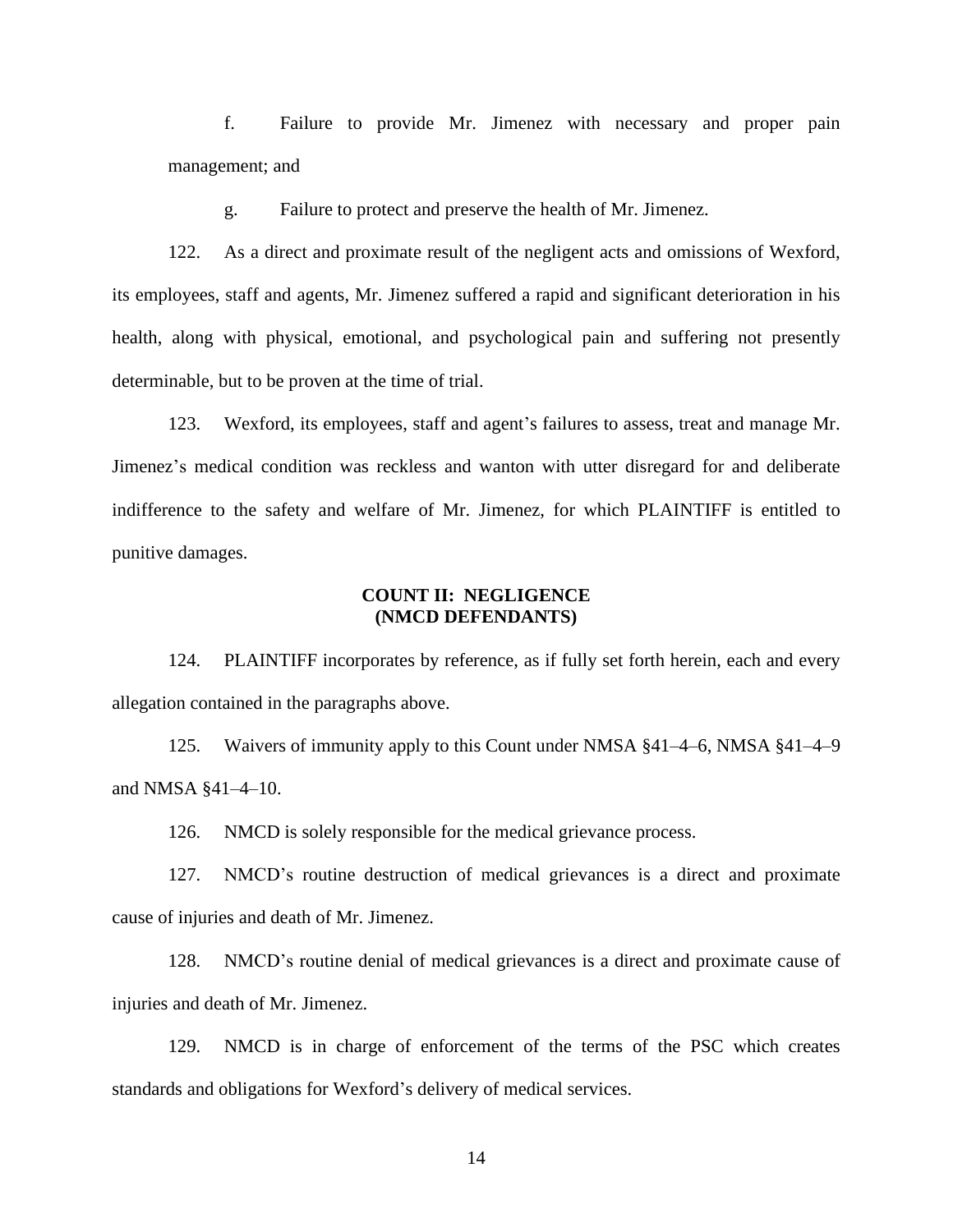130. NMCD has failed to enforce important provisions of the PSC which led directly to the gross medical neglect, intentional and deliberate withholding of medical care and the consequent harm to Mr. Jimenez

131. NMCD is solely responsible for the administration and enforcement of medical care standards in NMCD facilities.

132. NMCD determined not to enforce the National Commission on Correctional Health Care ("NCCHC") standards.

133. NMCD determined not to seek NCCHC accreditation for its facilities while Wexford was the medical provider.

134. NMCD determined not to enforce the American Correctional Association ("ACA") standards.

135. NMCD allowed ACA accreditation for its facilities to lapse under the medical care of Wexford.

136. NMCD's indifference to national standards for the constitutionally acceptable medical care of inmates and NMCD's allowance of Wexford to provide services far below constitutional standards led directly to the gross medical neglect, intentional and deliberate withholding of medical care and the consequent harm to Mr. Jimenez.

137. NMCD is responsible for providing adequate health care to those it incarcerates, and to protect those inmates from risks associated with increased risks of infection or other medical emergencies in prisons.

138. With this elevated risk of harm, NMCD has an increased duty of care to these vulnerable inmates, including Mr. Jimenez.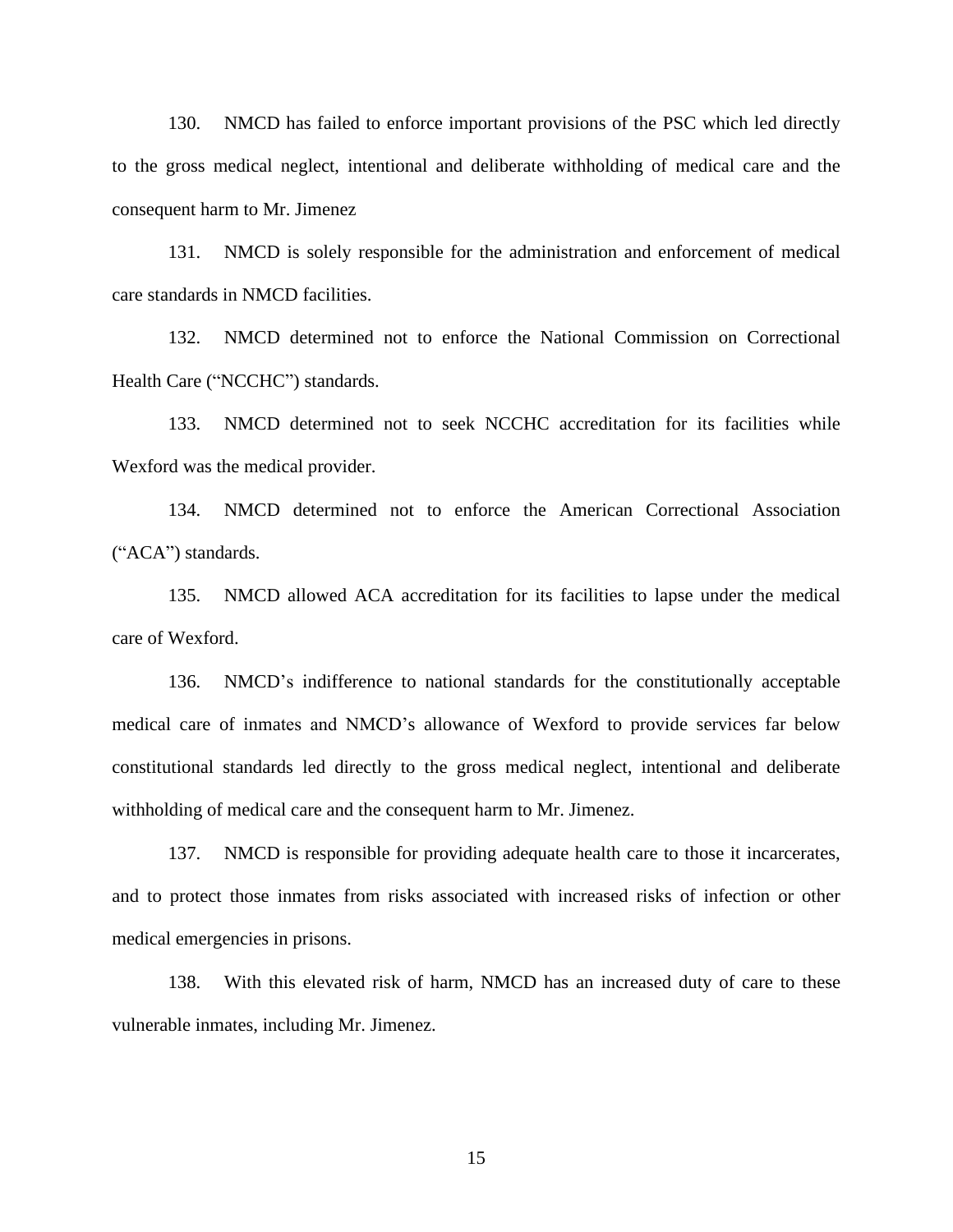139. NMCD maintains clinical oversight of its contractor's medical decision-making and health services operation.

140. NMCD must enforce the PSC and/or terminate independent contractors if the care provided does not meet NMCD, ACA or NCCHC standards or constitutional definitions of adequate health care.

141. NMCD did not enforce the PSC or take proper enforcement actions against Wexford, resulting in inadequate healthcare to its inmates.

142. NMCD's action and inactions were reckless, wanton, and deliberately indifferent to the medical needs of Mr. Jimenez.

143. As a result of the foregoing, Mr. Jimenez suffered serious and permanent physical injuries, pain and suffering, and severe psychological and emotional distress, for which PLAINTIFF is entitled to damages.

#### **COUNT III: NEGLIGENCE (ALL DEFENDANTS)**

144. PLAINTIFF incorporates by reference, as if fully set forth herein, each and every allegation contained in the paragraphs above.

145. Waivers of immunity apply to this Count under NMSA §41–4–6, NMSA §41–4–9 and NMSA §41–4–10.

146. NMCD DEFENDANTS negligently failed to oversee Wexford in the provision of medical care to NMCD inmates, which contributed to Mr. Jimenez's injuries and death.

147. NMCD DEFENDANTS failed to take corrective action against Wexford in clear face of recurrent and consistent negligent and reckless medical care to NMCD inmates, which contributed to Mr. Jimenez's injuries and death.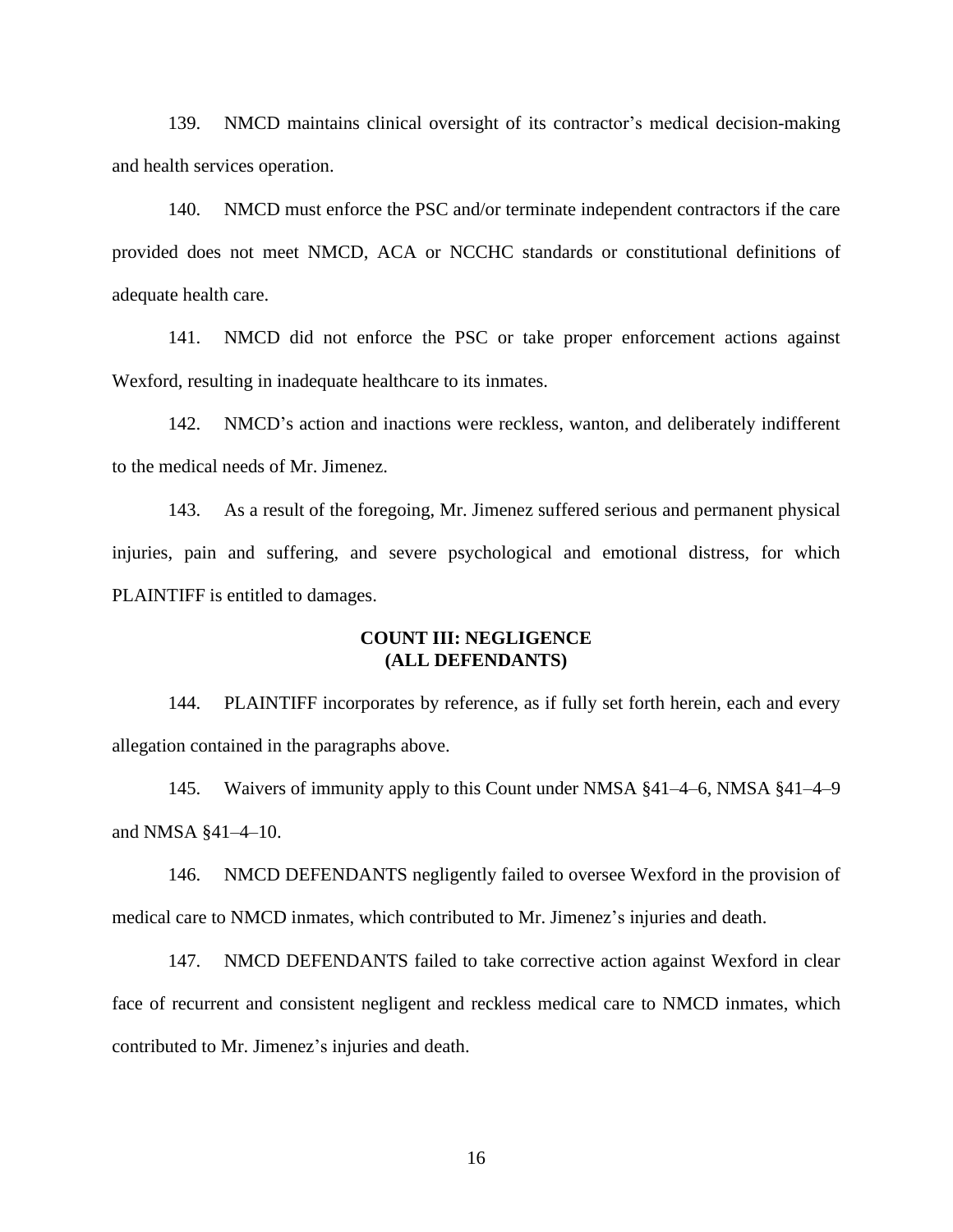148. NMCD and Wexford are entrusted with the medical care of New Mexico inmates who have no other source of medical care.

149. Wexford's medical staff at CNMCF lacked sufficient expertise to assess, treat and manage Mr. Jimenez's health conditions.

150. Wexford had a duty under the PSC, ACA and NCCHC to properly refer Mr. Jimenez to be seen by a physician who could effectively treat him.

151. NMCD DEFENDANTS negligently failed to enforce critical terms of the PSC, including, but not limited to, failure to compel CNMCF and/or Wexford to obtain accreditation by the ACA and NCCHC, which contributed to PLAINTIFF's injuries.

152. NMCD DEFENDANTS negligently failed to ensure that Wexford hire, train and supervise its medical providers, staff, employees and agents.

153. NMCD DEFENDANTS negligently failed to ensure that Wexford hire competent medical providers, employees, staff and agents.

154. NMCD DEFENDANTS negligently and recklessly failed to ensure that inmates, including Mr. Jimenez, were receiving proper medical care, including proper referral to specialists.

155. NMCD knew, and knows, that all referrals for specialist care are made by Wexford administrators outside of NMCD medical facilities.

156. NMCD knew, and knows, that referrals for specialist care are not made by inmates', including Mr. Jimenez's, on-site medical providers, but by corporate administrative personnel.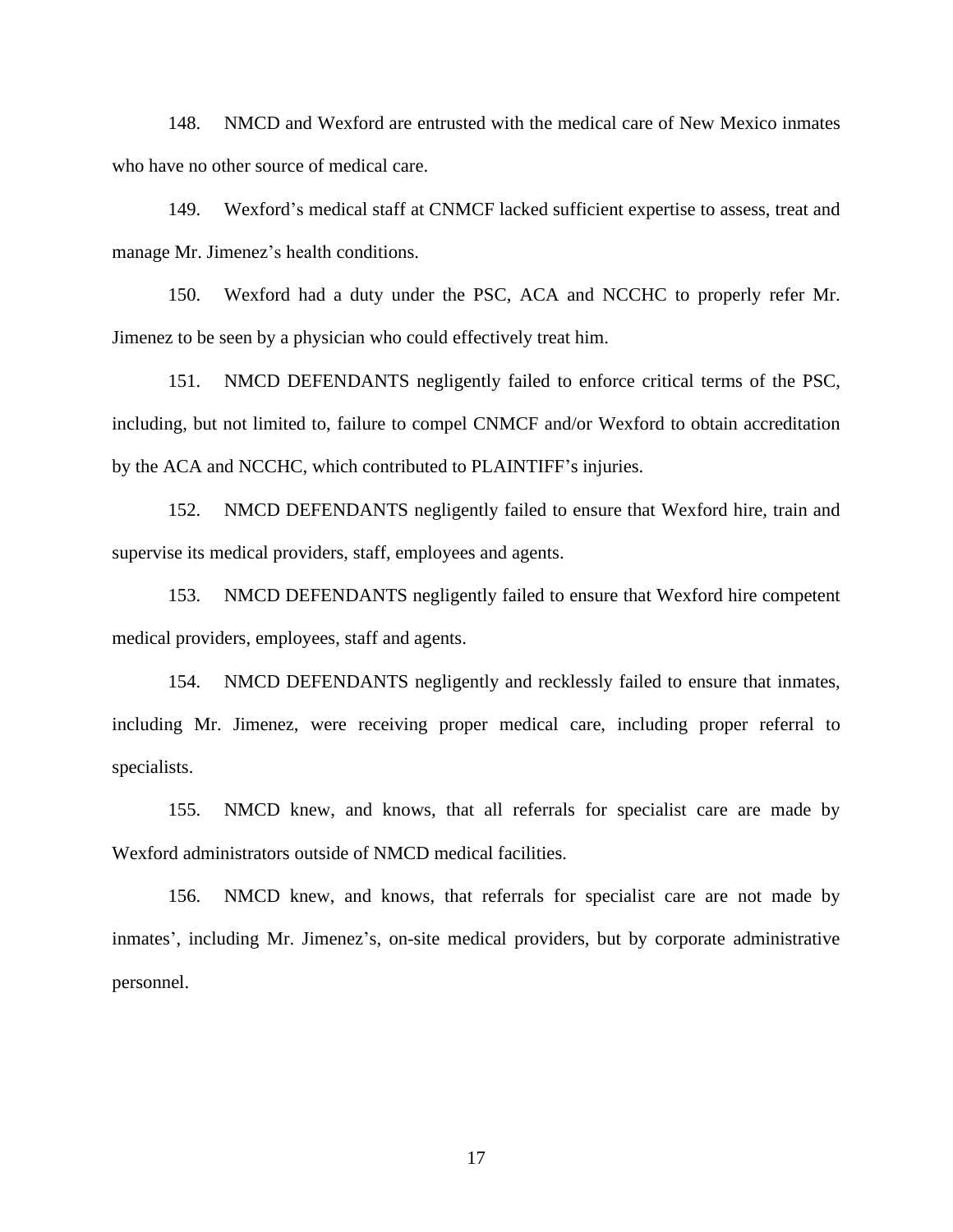157. NMCD knew, and knows, that referrals for specialist care are routinely denied by Wexford non-medical administrative personnel on the basis of costs to Wexford for said referrals.

158. NMCD DEFENDANTS negligently, intentionally and knowingly interfered in the inmate grievance process with a pattern and practice of routine denial of medical grievances without due consideration of the facts and circumstances of the grievances, which contributed to Mr. Jimenez's injuries and death.

159. NMCD DEFENDANTS negligently, recklessly and deliberately failed to hold Wexford to standards and guidelines of the ACA or NCCHC.

160. NMCD DEFENDANTS negligently, recklessly and deliberately failed to hold Wexford to the medical standard of care established under New Mexico law, which contributed to Mr. Jimenez's injuries.

161. NMCD DEFENDANTS negligently, recklessly and deliberately failed to establish or enforce any standards at all for Wexford's provision of proper, necessary and competent medical care to NMCD inmates.

162. NMCD has a duty to operate CNMCF in a safe and reasonably prudent manner.

163. This duty includes following and enforcing NMCD procedures in place to protect inmates' health and their access to healthcare.

164. Due to the epidemic of MRSA, osteomyelitis and other infection disease in NMCD facilities state-wide, including CNMCF, NMCD had a heightened duty of care for the protection of inmate health, including the health of Mr. Jimenez.

165. Specifically, with elevated risk of harm, NMCD has an increased duty of care to vulnerable inmates, including Mr. Jimenez.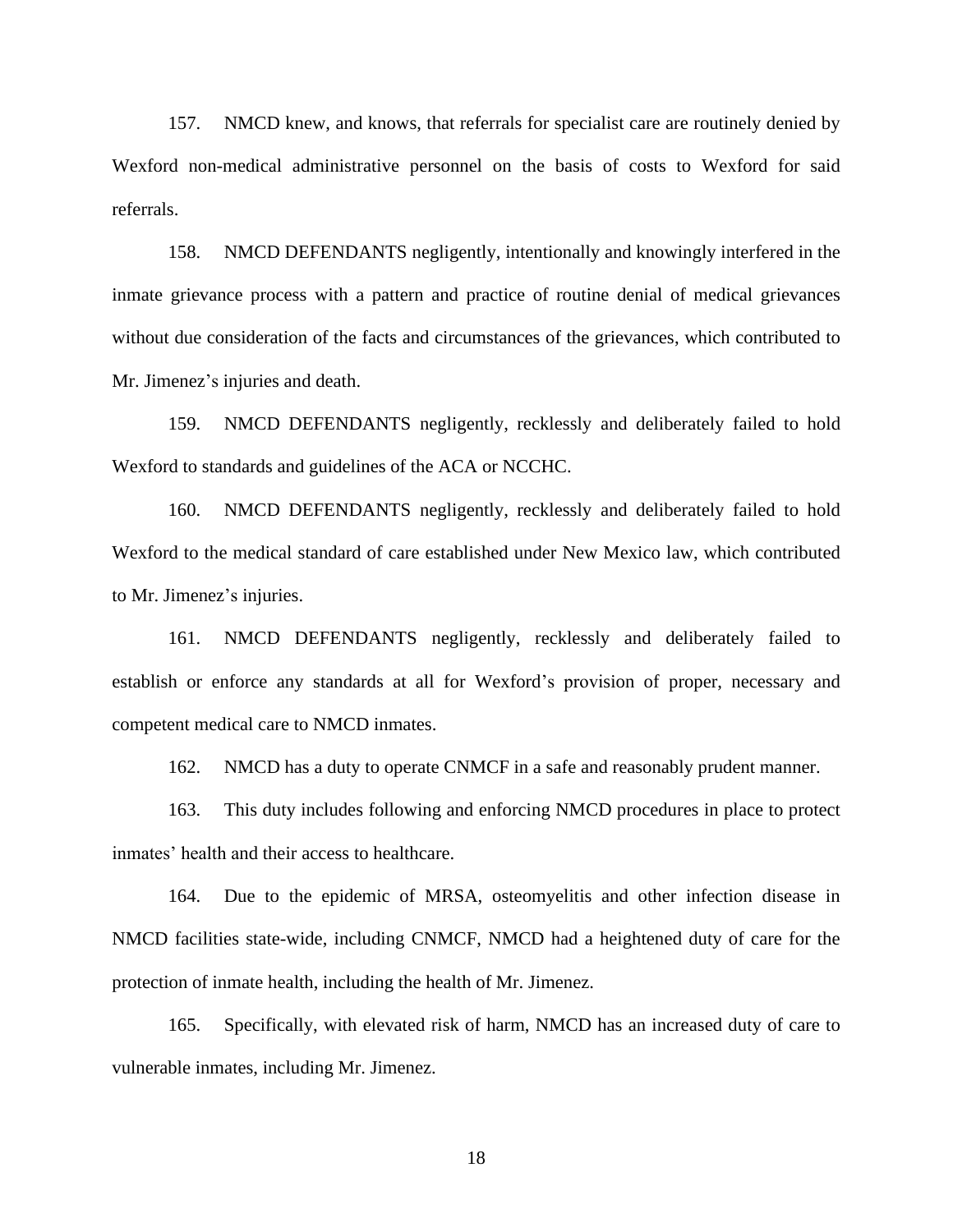166. NMCD has not addressed this increased risk of harm, even though NMCD policies and procedures explicitly provide for the care of inmates in need of medical treatment.

167. As such, NMCD has negligently operated CNMCF, a public facility in which it incarcerated Mr. Jimenez.

168. NMCD has created a risk to all inmates, including Mr. Jimenez, at CNMCF, as all inmates are owed adequate healthcare.

169. NMCD's action and inactions were reckless, wanton, and deliberately indifferent to the medical needs of PLAINTIFF.

170. As a result of the foregoing, Mr. Jimenez suffered serious and permanent physical injuries, pain and suffering, and severe psychological and emotional distress and death, for which PLAINTIFF is entitled to damages.

### **COUNT V: NEGLIGENT OPERATION OF A MEDICAL FACILITY (NMCD DEFENDANTS)**

171. PLAINTIFF incorporates by reference, as if fully set forth herein, each and every allegation contained in the paragraphs above.

172. Waivers of immunity apply to this Count under NMSA §41–4–6, NMSA §41–4–9 and NMSA §41–4–10.

173. NMCD has authority over all NMCD correctional facilities, including CNMCF.

174. NMCD has authority and control over the operation of all medical facilities within NMCD correctional facilities, including those within CNMCF.

175. NMCD is the contracting party to the PSC entered into between NMCD and Wexford on June 1, 2016.

176. NMCD has sole authority, control and responsibility over the execution, implementation and enforcement of the PSC.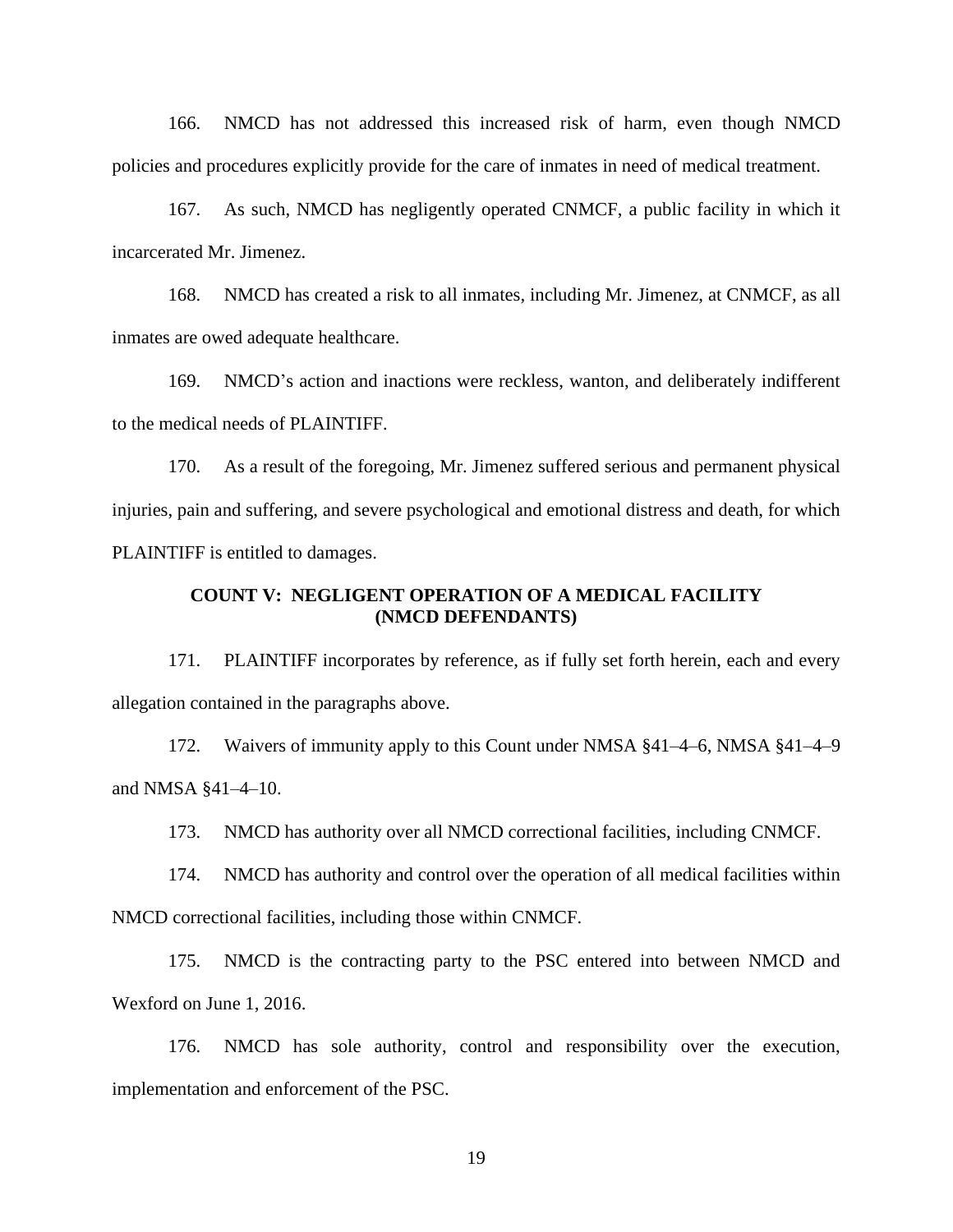177. NMCD has allowed numerous serious breaches and violations of the PSC, ACA and NCCHC that led to the medical neglect of Mr. Jimenez.

178. NMCD and Wexford are entrusted with the medical care of New Mexico inmates who have no other source of medical care.

179. Wexford's medical staff at CNMCF lacked sufficient expertise to assess, treat and manage Mr. Jimenez's health conditions.

180. Wexford has a duty under the PSC, ACA and NCCHC to properly refer Mr. Jimenez to be seen by a physician who could effectively treat Mr. Jimenez.

181. NMCD DEFENDANTS refused or otherwise failed to enforce these provisions of the PSC, ACA and NCCHC.

182. NMCD DEFENDANTS knew that Wexford was not abiding by the terms of the PSC, ACA and NCCHC.

183. NMCD DEFENDANTS knew that Wexford was not properly and adequately treating Mr. Jimenez's medical condition.

184. NMCD DEFENDANTS knew that Wexford was not referring Mr. Jimenez to outside medical healthcare providers who could effectively and prudently treat him.

185. NMCD knew that Wexford corporate administrators were making costs-based, rather than medically-based, decisions on referrals of inmates, including Mr. Jimenez, to proper specialists.

186. NMCD knew that Wexford corporate administrators were routinely denying referrals of inmates to specialists on costs rather than medical grounds.

187. Such conduct amounts to negligence in running a medical facility.

188. Such conduct amounts to negligence in the treatment of Mr. Jimenez.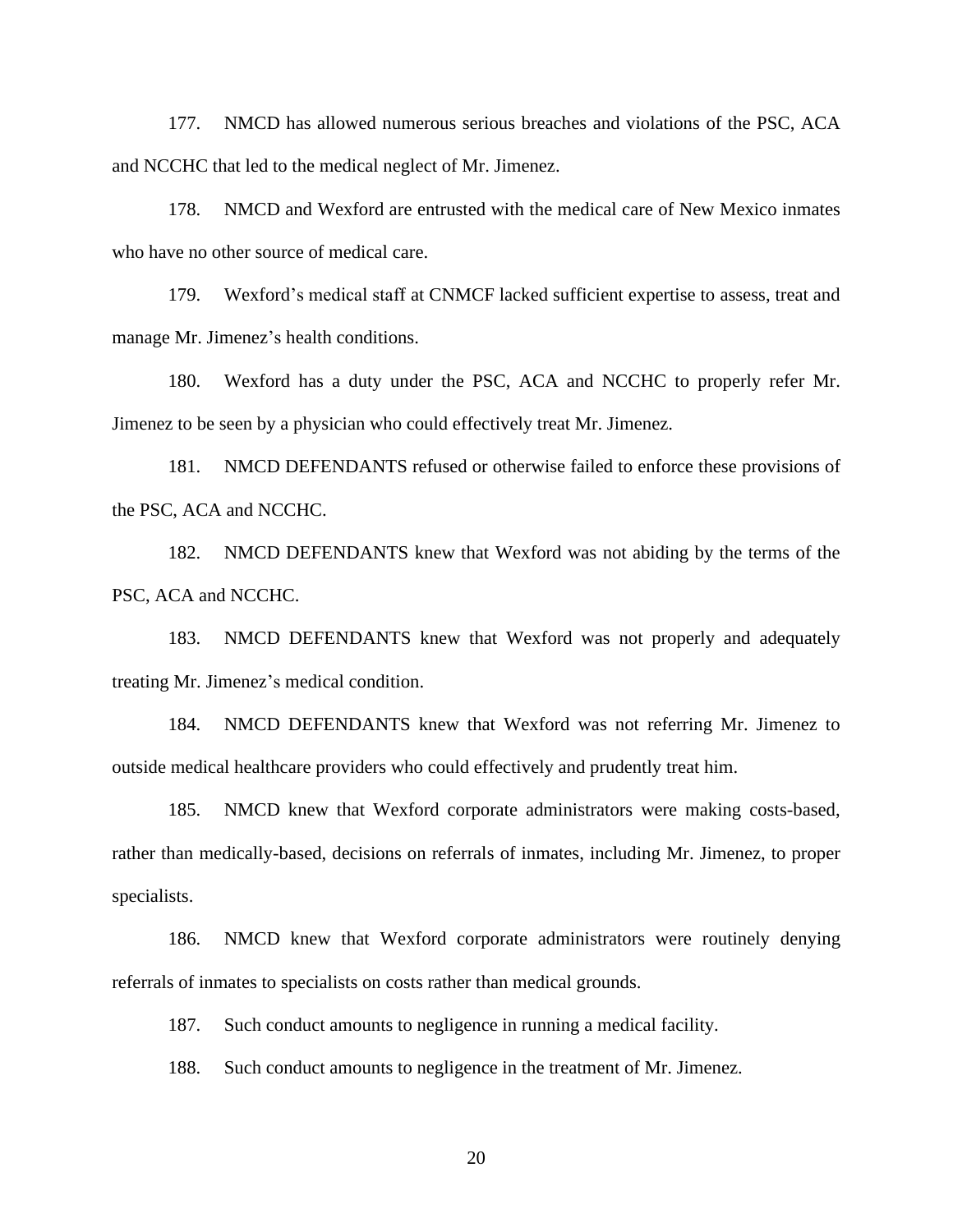189. The actions of NMCD were negligent, reckless, willful, wanton, and deliberately indifferent to the health of Mr. Jimenez.

190. NMCD DEFENDANTS have knowingly allowed, aided and abetted Wexford's failure to obtain and maintain ACA and NCCHC accreditation.

191. Wexford has violated numerous provisions of ACA and NCCHC.

192. NMCD DEFENDANTS have taken no action to correct these violations or otherwise hold CCH to ACA, NCCHC or New Mexico medical standards of care.

193. NMCD DEFENDANTS have been complicit in the failure to adhere to the basic constitutional correctional healthcare set forth by the NCCHC through NMCD's failure to enforce the PSC.

194. NMCD DEFENDANTS have knowingly allowed and been complicit in the violation of the ACA and NCCHC minimum mandatory standards.

195. NMCD DEFENDANTS have failed to properly maintain oversight and enforcement of the PSC.

196. NMCD DEFENDANTS have failed to enforce the following provisions of the PSC:

a. The establishment of an electronic medical records system which is in fact required by both the contract and is in fact required under federal law;

b. All provisions related to ACA and NCCHC accreditation and compliance; and

c. Referral of inmates to specialists when necessary for inmate health.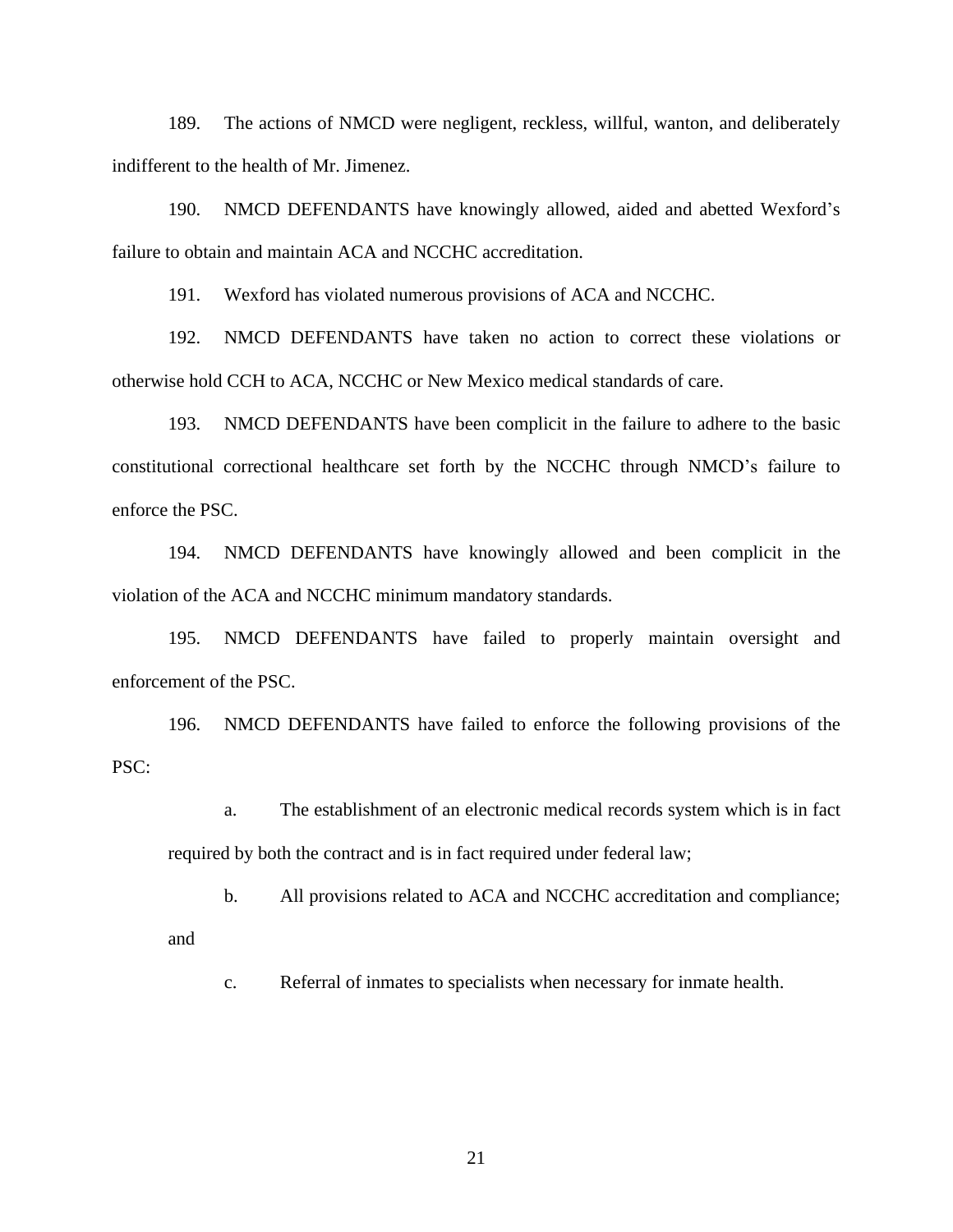197. NMCD is ultimately responsible for providing adequate health care to those it incarcerates, and to protect those inmates from risks associated with increased risks of infection or other medical emergencies.

198. Due to the epidemics of MRSA, osteomyelitis and other infection disease in NMCD facilities state-wide, including CNMCF, NMCD had a heightened duty of care for the protection of inmate health, including the health of Mr. Jimenez.

199. Specifically, with elevated risk of harm, NMCD has an increased duty of care to vulnerable inmates, including Mr. Jimenez.

200. NMCD has clinical oversight of its contractor's medical decision-making and health services operation.

201. NMCD must enforce the PSC and/or terminate independent contractors if the care provided does not meet NMCD, ACA or NCCHC standards or constitutional definitions of adequate health care.

202. NMCD did not enforce the PSC or take proper enforcement actions against Wexford, resulting in inadequate healthcare to its inmates, including Mr. Jimenez.

203. The failures of NMCD DEFENDANTS led to serious and permanent harm to Mr. Jimenez.

204. As a result of the foregoing, Mr. Jimenez suffered serious and permanent physical injuries, pain and suffering, and severe psychological and emotional distress and death, for which PLAINTIFF is entitled to damages.

# **COUNT VI: NEGLIGENT HIRING, TRAINING AND SUPERVISION (Wexford)**

205. PLAINTIFF incorporates by reference, as if fully set forth herein, each and every allegation contained in the paragraphs above.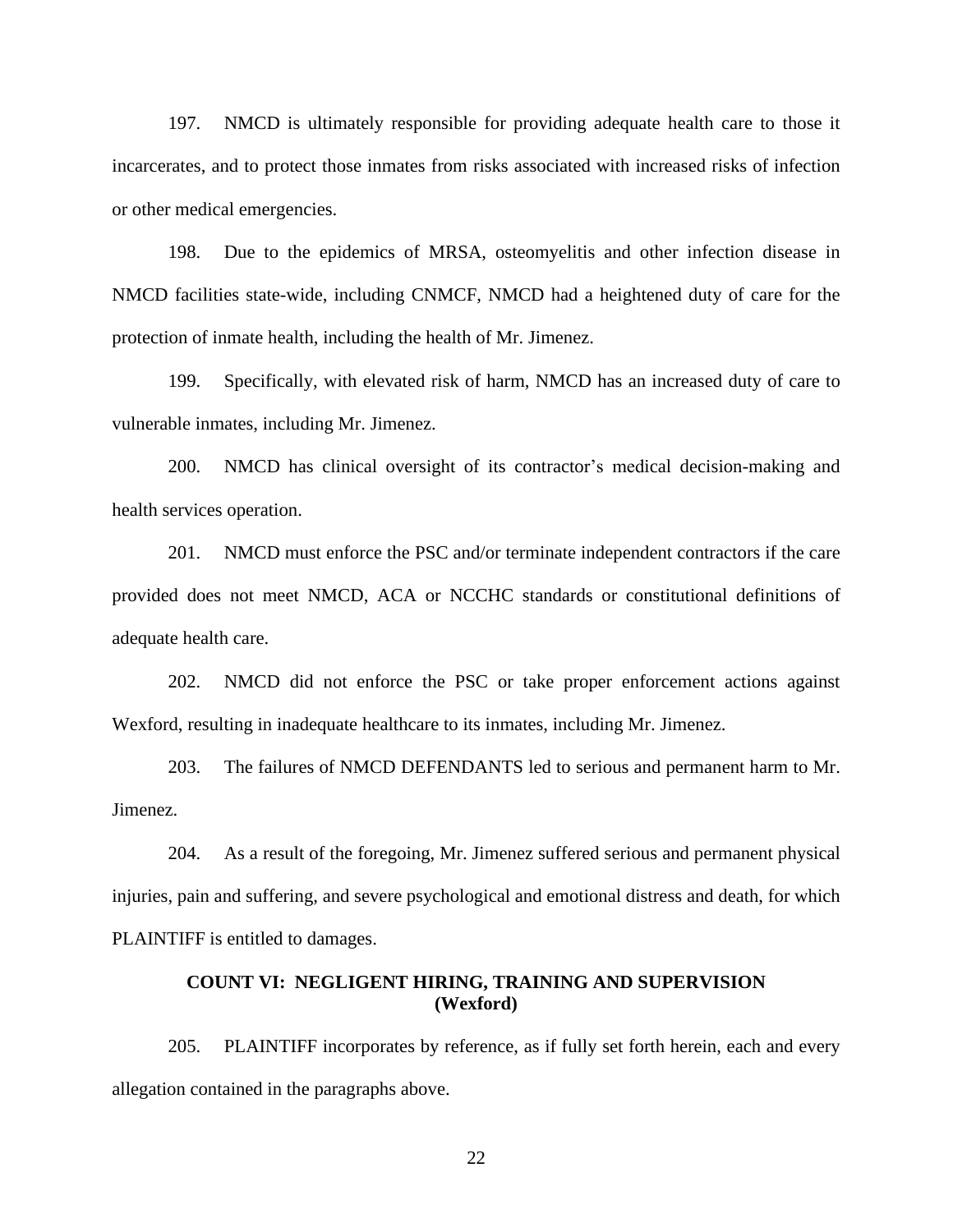206. Wexford had a duty to properly screen, supervise, educate, and train its employees regarding proper treatment of inmates suffering infective endocarditis.

207. On information and belief, Wexford failed to properly train and supervise its employees, contractors, or agents in such a manner to properly and adequately assess, treat and manage Mr. Jimenez's infective endocarditis.

208. Wexford had a duty to properly screen, supervise, educate, and train its employees regarding proper treatment of diabetic patients.

209. Wexford are bound by the PSC to obtain and maintain ACA and NCCHC accreditation under the terms of the PSC.

210. Wexford have not established any standards for medical care.

211. NMCD routinely violates NMCD and the PSC medical treatment and care policies and provisions.

212. Wexford has not trained or supervised its employees, staff and agents in any standards of medical care.

213. Wexford's negligent hiring, training and supervision were the proximate cause of Mr. Jimenez's injuries and death, for which PLAINTIFF is entitled to damages including, but not limited to, physical injuries, pain and suffering, severe psychological and emotional distress and death.

214. Wexford's negligent hiring, training and supervision was willful, deliberate and in wanton disregard for the health and safety of Mr. Jimenez

215. Wexford had a duty to allow Mr. Jimenez's medical providers to make referrals to specialist.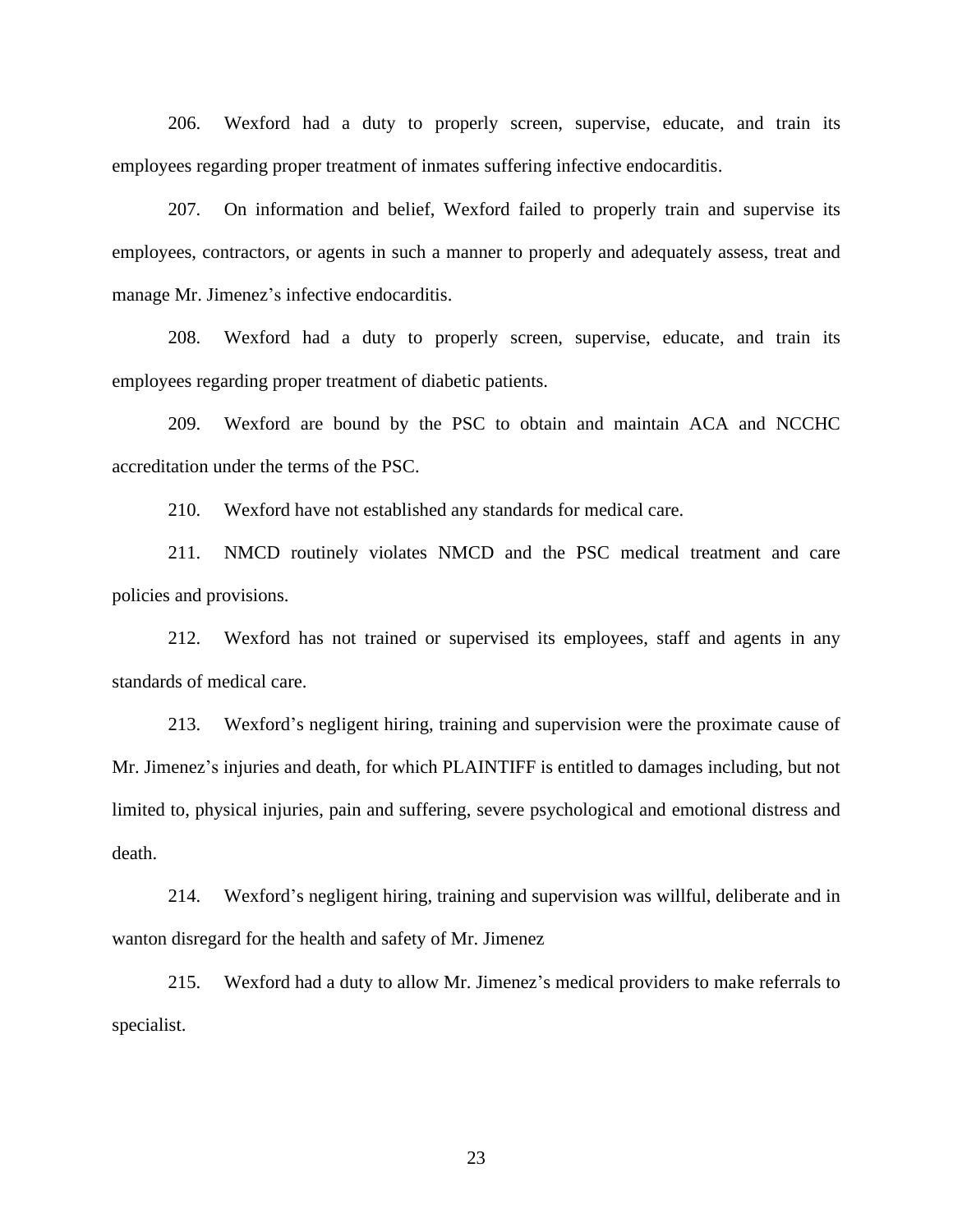216. Wexford breached this duty with its decision for referrals of inmates to specialists to be made by Wexford corporate administrators, rather than inmate medical providers.

217. No referral to a specialist may be made without first gaining approval from Wexford corporate administrators.

218. On-site medical providers do not have the authority to directly refer an inmate to a specialist without approval of Wexford corporate administrators.

219. Approval of referrals by Wexford corporate administrators are made on costs, rather than medical, grounds.

220. This process and policy is reckless and dangerous and leads to severe harm to inmates due to refusal on costs grounds by Wexford administrators to approve referrals to specialists.

221. PLAINTIFF is entitled to recovery for Mr. Jimenez's injuries and damages including, but not limited to, physical injuries, pain and suffering, and severe psychological and emotional distress.

222. PLAINTIFF is entitled to punitive damages against Wexford.

223. Waivers of immunity apply to this Count under NMSA 41–4–6, NMSA 41–4–9 and NMSA 41–4–10.

# **COUNT VIII: INTENTIONAL INFLICTION OF EMOTIONAL DISTRESS (Wexford)**

224. PLAINTIFF incorporates by reference, as if fully set forth herein, each and every allegation contained in the paragraphs above.

225. Wexford DEFENDANTS intentionally denied Mr. Jimenez proper and necessary medical care for Mr. Jimenez's infective endocarditis.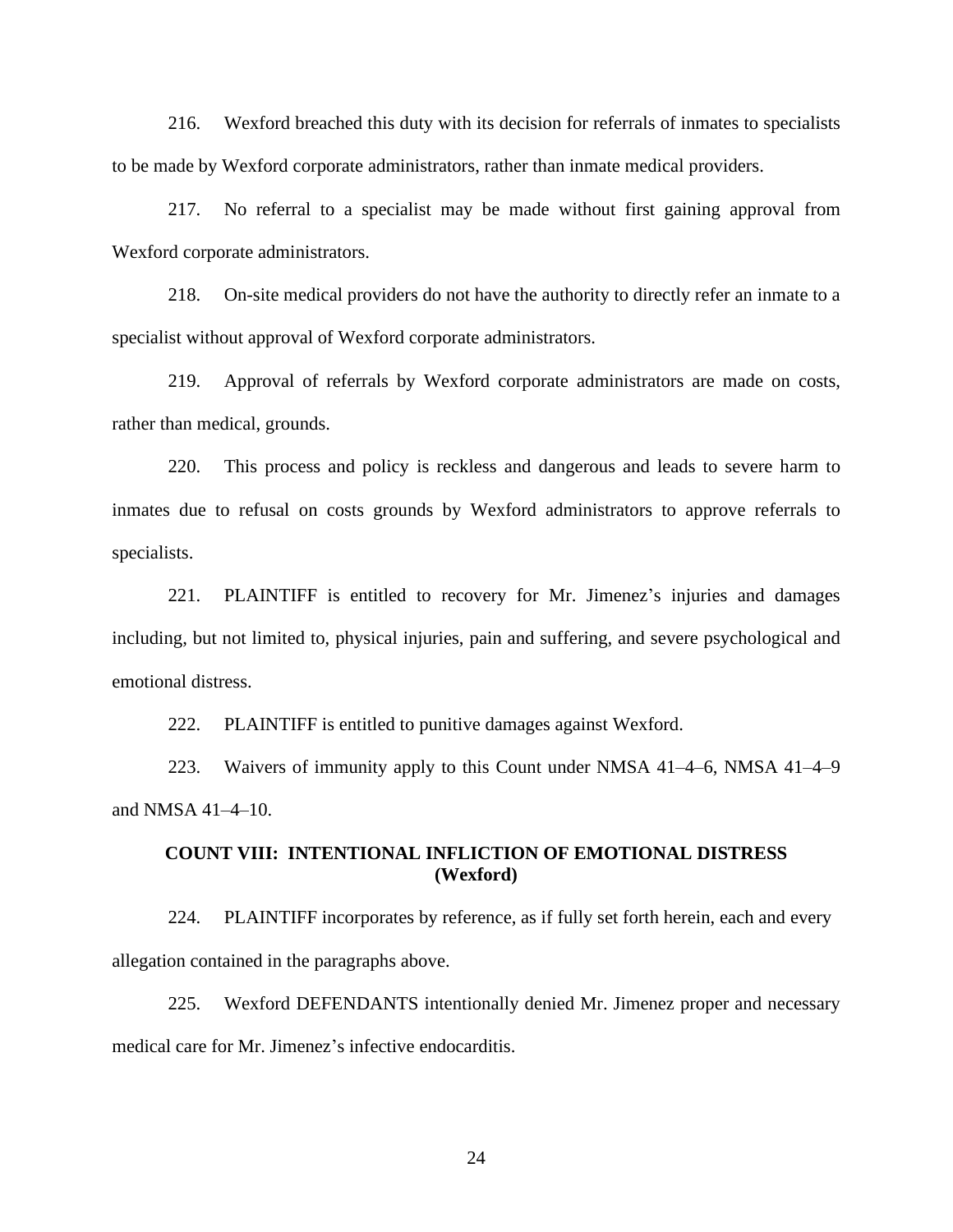226. Wexford DEFENDANTS failed to take action to provide proper medical care despite numerous sick calls and/or grievances thereon.

227. The conduct of Wexford DEFENDANTS was extreme, outrageous, and intentional and in deliberate disregard for Mr. Jimenez's health.

228. Mr. Jimenez suffered severe emotional distress as a result of the conduct of DEFENDANTS.

229. As a result of the foregoing, Mr. Jimenez suffered serious and permanent physical injuries, pain and suffering, and severe psychological and emotional distress, for which PLAINTIFF is entitled to damages, including punitive damages.

# **COUNT IX: CIVIL CONSPIRACY TO DENY PLAINTIFF MEDICAL CARE (Wexford)**

230. PLAINTIFF incorporates by reference, as if fully set forth herein, each and every allegation contained in the paragraphs above.

231. The facts illustrated above show a conspiracy on the part of NMCD DEFENDANTS and Wexford to deny Mr. Jimenez necessary, proper and constitutionally minimal medical care.

232. As a result of said conspiracy, Mr. Jimenez suffered, and continues to suffer, severe physical and emotional distress as a result of the conduct of NMCD DEFENDANTS and Wexford.

233. PLAINTIFF is entitled to recovery for Mr. Jimenez's injuries and damages, including, but not limited to, physical injuries, pain and suffering, and severe psychological and emotional distress.

234. PLAINITFF is entitled to damages, including punitive damages, against WexfordNMCD.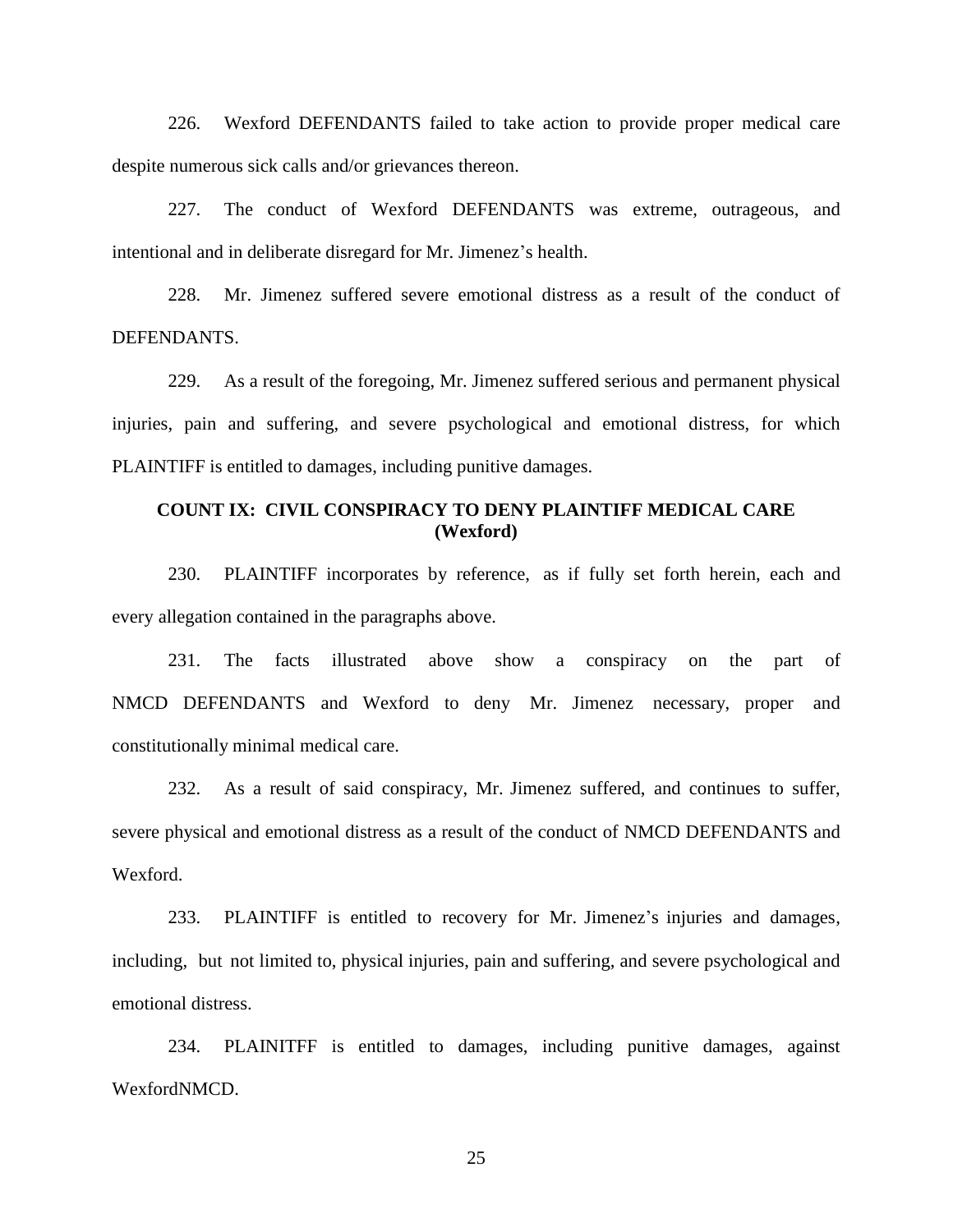235. There is no Tort Claims Act waiver for civil conspiracy for NMCD.

236. PLAINTIFF is entitled to punitive damages against Wexford DEFENDANTS.

# **COUNT X:** *RESPONDEAT SUPERIOR* **AND AGENCY (Wexford)**

237. PLAINTIFF incorporates by reference, as if fully set forth herein, each and every allegation contained in the paragraphs above.

238. Wexford is responsible to PLAINTIFF under the doctrine of *respondeat superior* for the conduct of its employees, staff and agents.

239. Wexford is responsible to PLAINTIFF under the doctrine of agency for the conduct of its employees, staff and agents.

# **COUNT XII:** *RES IPSA LOQUITUR* **(ALL DEFENDANTS)**

240. PLAINTIFF incorporates by reference, as if fully set forth herein, each and every allegation contained in the paragraphs above.

241. The injuries and damages suffered by Mr. Jimenez were proximately caused by wanton, willful and reckless actions and inactions ALL DEFENDANTS.

242. It was the responsibility of Wexford to manage and control its medical staff, and to care for and treat Mr. Jimenez.

243. The events causing the injuries and damages to Mr. Jimenez were of a kind which would not ordinarily occur in the absence of negligence on the part of Wexford DEFENDANTS.

244. The doctrine of *res ipsa loquitur* is applicable as a theory of negligence, causation and damages in this case and appropriately pled herein.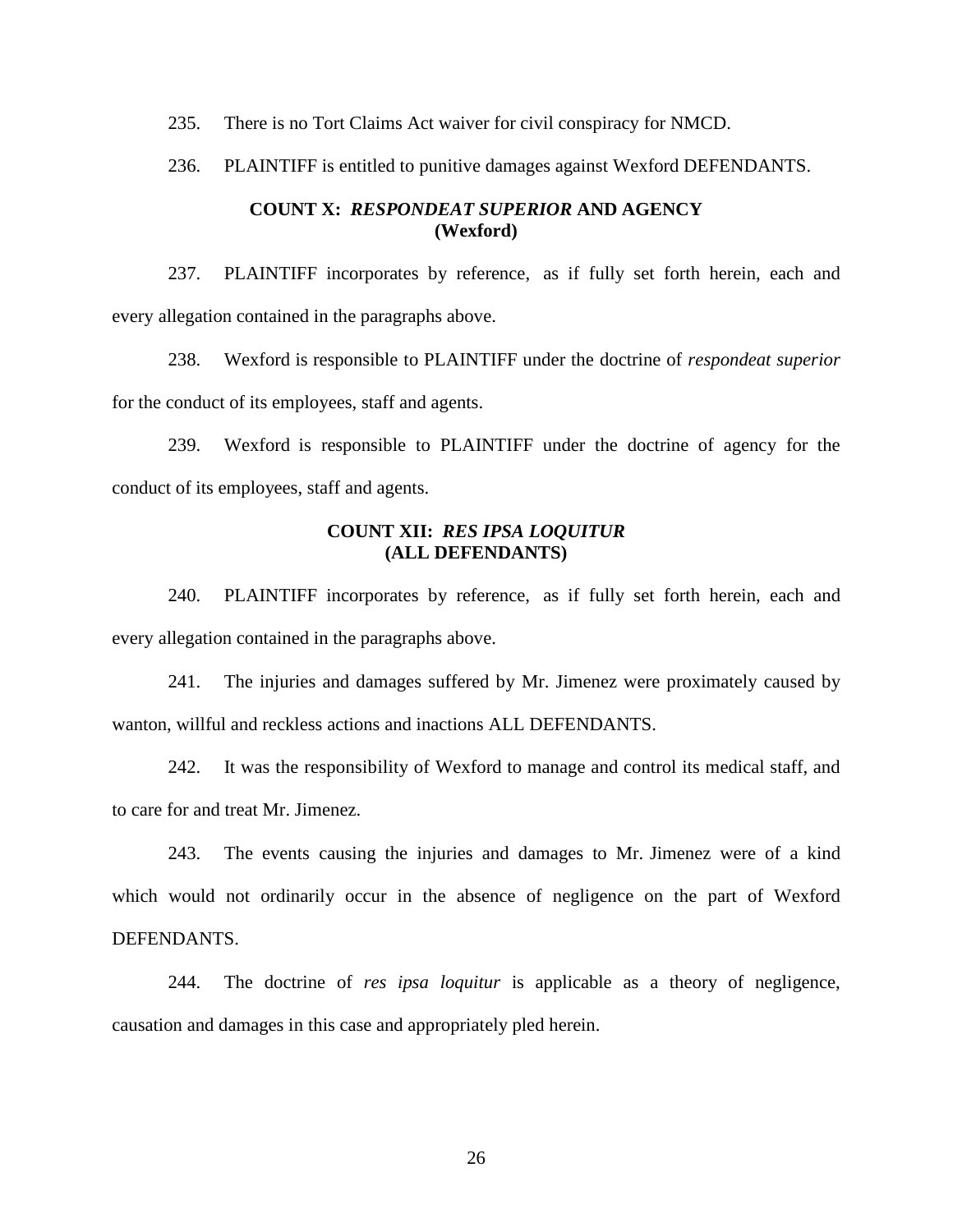245. PLAINTIFF is entitled to recovery for Mr. Jimenez's injuries and damages, including but not limited to, physical injuries, pain and suffering, and severe psychological and emotional distress.

246. PLAINTIFF is entitled to punitive damages against Wexford DEFENDANTS.

## **COUNT XIII: WRONGFUL DEATH (ALL DEFENDANTS)**

247. PLAINTIFF incorporates by reference as if fully set forth herein, each and every allegation contained in the paragraphs above.

248. The actions and inactions of the NMCD, Wexford and their respective employees, staff and agents, led to the wrongful death of Mr. Jimenez.

249. PLAINTIFF is entitled to recovery of damages for the wrongful death of Mr. Jimenez, including all physical injuries, pain and suffering, and severe psychological and emotional distress preceding his death.

250. PLAINITFF is entitled punitive damages against Wexford and NMCD.

# **COUNT XIV: PUNITIVE DAMAGES (Wexford)**

251. PLAINTIFF incorporates by reference, as if fully set forth herein, each and every allegation contained in the paragraphs above.

252. The acts and omissions complained of in the causes of action stated above, upon information and belief, are believed to be of such an egregious nature, in reckless, wanton, willful, deliberate and total disregard for the health of Mr. Jimenez, that in addition to the actual damages ascertained and demonstrated by a preponderance of the evidence, punitive damages or exemplary damages to punish and deter these types of acts and omissions from occurring in the future may well be appropriate.